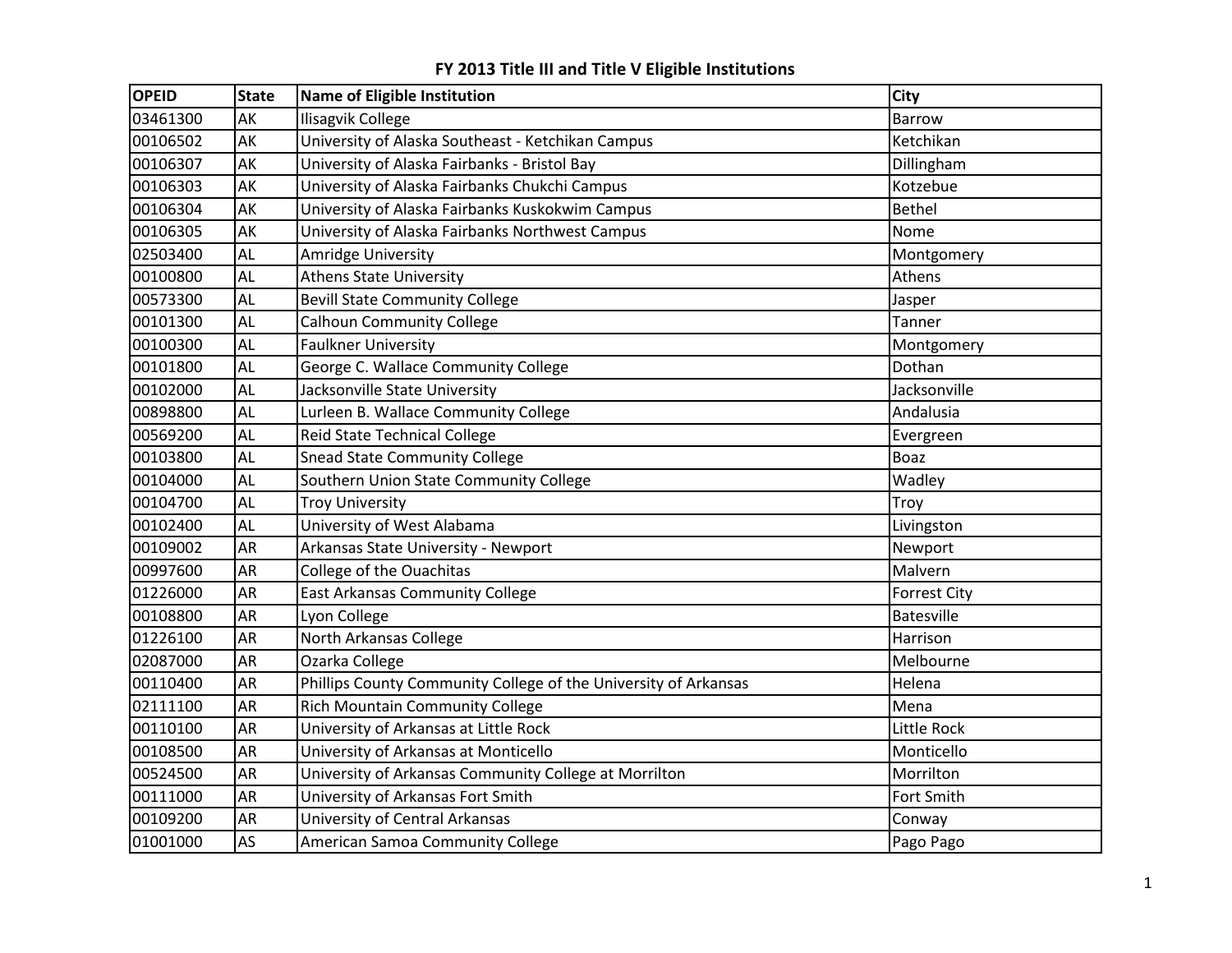| <b>AZ</b><br>00107100<br>Arizona Western College<br>Yuma<br><b>AZ</b><br>00728300<br>Central Arizona College<br>Coolidge<br>AZ<br>00107200<br><b>Cochise College</b><br>Douglas<br>03100400<br><b>AZ</b><br>Coconino County Community College<br>Flagstaff<br><b>AZ</b><br>00824600<br>Dine College<br><b>Tsaile</b><br><b>AZ</b><br><b>Glendale Community College</b><br>00107600<br>Glendale<br><b>AZ</b><br>01186200<br>Navajo County Community College District<br>Holbrook<br>AZ<br>00108223<br>Northern Arizona University - Yuma<br>Yuma<br>00726600<br><b>AZ</b><br>Pima County Community College<br>Tucson<br><b>AZ</b><br>Pima County Community College - Desert Vista Campus<br>00726601<br>Tucson<br><b>AZ</b><br>Pima County Community College - Downtown Campus<br>00726602<br>Tucson<br><b>AZ</b><br>Pima County Community College - East Campus<br>00726603<br>Tucson<br>AZ<br>Pima County Community College - Northwest Campus<br>00726616<br>Tucson<br><b>AZ</b><br>Pima County Community College West Campus<br>00726617<br>Tucson<br><b>AZ</b><br>Tohono O'odham Community College<br>Sells<br>03784400<br><b>AZ</b><br>University of Arizona - South Campus<br>00108302<br>Sierra Vista<br>CA<br>00111100<br>Allan Hancock College<br>Santa Maria<br>01111700<br>CA<br><b>Alliant University</b><br>San Diego<br>CA<br>00111300<br>Antelope Valley College<br>Lancaster<br>CA<br>Antioch University - Santa Barbara<br>00301003<br>Santa Barbara<br>CA<br>00111800<br><b>Bakersfield College</b><br>Bakersfield<br>CA<br>00111900<br><b>Barstow Community College</b><br>Barstow<br>02242700<br>CA<br><b>Berkeley City College</b><br>Berkeley<br>00114400<br>CA<br>Cal State Polytechnic University, Pomona<br>Pomona<br>CA<br>00114700<br>Cal State University - Fresno<br>Fresno<br>CA<br>00114000<br>Cal State University - Los Angeles<br>Los Angeles<br>CA<br>00114100<br>Cal State University Dominguez Hills<br>Carson<br>CA<br>00115300<br>Cal State University, Northridge<br>Northridge<br>00115700<br>CA<br>Cal State University, Stanislaus<br>Turlock<br>00112500<br>CA<br>California Baptist University<br>Riverside<br>CA<br>California State University Channel Islands<br>03980300<br>Camarillo<br>00799300<br>CA<br>California State University, Bakersfield<br>Bakersfield<br>00113800<br>CA<br>California State University, East Bay<br>Hayward | <b>OPEID</b> | <b>State</b> | <b>Name of Eligible Institution</b> | <b>City</b> |
|-------------------------------------------------------------------------------------------------------------------------------------------------------------------------------------------------------------------------------------------------------------------------------------------------------------------------------------------------------------------------------------------------------------------------------------------------------------------------------------------------------------------------------------------------------------------------------------------------------------------------------------------------------------------------------------------------------------------------------------------------------------------------------------------------------------------------------------------------------------------------------------------------------------------------------------------------------------------------------------------------------------------------------------------------------------------------------------------------------------------------------------------------------------------------------------------------------------------------------------------------------------------------------------------------------------------------------------------------------------------------------------------------------------------------------------------------------------------------------------------------------------------------------------------------------------------------------------------------------------------------------------------------------------------------------------------------------------------------------------------------------------------------------------------------------------------------------------------------------------------------------------------------------------------------------------------------------------------------------------------------------------------------------------------------------------------------------------------------------------------------------------------------------------------------------------------------------------------------------------------------------------------------------------------------------------------------------------------------------------------------------------------|--------------|--------------|-------------------------------------|-------------|
|                                                                                                                                                                                                                                                                                                                                                                                                                                                                                                                                                                                                                                                                                                                                                                                                                                                                                                                                                                                                                                                                                                                                                                                                                                                                                                                                                                                                                                                                                                                                                                                                                                                                                                                                                                                                                                                                                                                                                                                                                                                                                                                                                                                                                                                                                                                                                                                           |              |              |                                     |             |
|                                                                                                                                                                                                                                                                                                                                                                                                                                                                                                                                                                                                                                                                                                                                                                                                                                                                                                                                                                                                                                                                                                                                                                                                                                                                                                                                                                                                                                                                                                                                                                                                                                                                                                                                                                                                                                                                                                                                                                                                                                                                                                                                                                                                                                                                                                                                                                                           |              |              |                                     |             |
|                                                                                                                                                                                                                                                                                                                                                                                                                                                                                                                                                                                                                                                                                                                                                                                                                                                                                                                                                                                                                                                                                                                                                                                                                                                                                                                                                                                                                                                                                                                                                                                                                                                                                                                                                                                                                                                                                                                                                                                                                                                                                                                                                                                                                                                                                                                                                                                           |              |              |                                     |             |
|                                                                                                                                                                                                                                                                                                                                                                                                                                                                                                                                                                                                                                                                                                                                                                                                                                                                                                                                                                                                                                                                                                                                                                                                                                                                                                                                                                                                                                                                                                                                                                                                                                                                                                                                                                                                                                                                                                                                                                                                                                                                                                                                                                                                                                                                                                                                                                                           |              |              |                                     |             |
|                                                                                                                                                                                                                                                                                                                                                                                                                                                                                                                                                                                                                                                                                                                                                                                                                                                                                                                                                                                                                                                                                                                                                                                                                                                                                                                                                                                                                                                                                                                                                                                                                                                                                                                                                                                                                                                                                                                                                                                                                                                                                                                                                                                                                                                                                                                                                                                           |              |              |                                     |             |
|                                                                                                                                                                                                                                                                                                                                                                                                                                                                                                                                                                                                                                                                                                                                                                                                                                                                                                                                                                                                                                                                                                                                                                                                                                                                                                                                                                                                                                                                                                                                                                                                                                                                                                                                                                                                                                                                                                                                                                                                                                                                                                                                                                                                                                                                                                                                                                                           |              |              |                                     |             |
|                                                                                                                                                                                                                                                                                                                                                                                                                                                                                                                                                                                                                                                                                                                                                                                                                                                                                                                                                                                                                                                                                                                                                                                                                                                                                                                                                                                                                                                                                                                                                                                                                                                                                                                                                                                                                                                                                                                                                                                                                                                                                                                                                                                                                                                                                                                                                                                           |              |              |                                     |             |
|                                                                                                                                                                                                                                                                                                                                                                                                                                                                                                                                                                                                                                                                                                                                                                                                                                                                                                                                                                                                                                                                                                                                                                                                                                                                                                                                                                                                                                                                                                                                                                                                                                                                                                                                                                                                                                                                                                                                                                                                                                                                                                                                                                                                                                                                                                                                                                                           |              |              |                                     |             |
|                                                                                                                                                                                                                                                                                                                                                                                                                                                                                                                                                                                                                                                                                                                                                                                                                                                                                                                                                                                                                                                                                                                                                                                                                                                                                                                                                                                                                                                                                                                                                                                                                                                                                                                                                                                                                                                                                                                                                                                                                                                                                                                                                                                                                                                                                                                                                                                           |              |              |                                     |             |
|                                                                                                                                                                                                                                                                                                                                                                                                                                                                                                                                                                                                                                                                                                                                                                                                                                                                                                                                                                                                                                                                                                                                                                                                                                                                                                                                                                                                                                                                                                                                                                                                                                                                                                                                                                                                                                                                                                                                                                                                                                                                                                                                                                                                                                                                                                                                                                                           |              |              |                                     |             |
|                                                                                                                                                                                                                                                                                                                                                                                                                                                                                                                                                                                                                                                                                                                                                                                                                                                                                                                                                                                                                                                                                                                                                                                                                                                                                                                                                                                                                                                                                                                                                                                                                                                                                                                                                                                                                                                                                                                                                                                                                                                                                                                                                                                                                                                                                                                                                                                           |              |              |                                     |             |
|                                                                                                                                                                                                                                                                                                                                                                                                                                                                                                                                                                                                                                                                                                                                                                                                                                                                                                                                                                                                                                                                                                                                                                                                                                                                                                                                                                                                                                                                                                                                                                                                                                                                                                                                                                                                                                                                                                                                                                                                                                                                                                                                                                                                                                                                                                                                                                                           |              |              |                                     |             |
|                                                                                                                                                                                                                                                                                                                                                                                                                                                                                                                                                                                                                                                                                                                                                                                                                                                                                                                                                                                                                                                                                                                                                                                                                                                                                                                                                                                                                                                                                                                                                                                                                                                                                                                                                                                                                                                                                                                                                                                                                                                                                                                                                                                                                                                                                                                                                                                           |              |              |                                     |             |
|                                                                                                                                                                                                                                                                                                                                                                                                                                                                                                                                                                                                                                                                                                                                                                                                                                                                                                                                                                                                                                                                                                                                                                                                                                                                                                                                                                                                                                                                                                                                                                                                                                                                                                                                                                                                                                                                                                                                                                                                                                                                                                                                                                                                                                                                                                                                                                                           |              |              |                                     |             |
|                                                                                                                                                                                                                                                                                                                                                                                                                                                                                                                                                                                                                                                                                                                                                                                                                                                                                                                                                                                                                                                                                                                                                                                                                                                                                                                                                                                                                                                                                                                                                                                                                                                                                                                                                                                                                                                                                                                                                                                                                                                                                                                                                                                                                                                                                                                                                                                           |              |              |                                     |             |
|                                                                                                                                                                                                                                                                                                                                                                                                                                                                                                                                                                                                                                                                                                                                                                                                                                                                                                                                                                                                                                                                                                                                                                                                                                                                                                                                                                                                                                                                                                                                                                                                                                                                                                                                                                                                                                                                                                                                                                                                                                                                                                                                                                                                                                                                                                                                                                                           |              |              |                                     |             |
|                                                                                                                                                                                                                                                                                                                                                                                                                                                                                                                                                                                                                                                                                                                                                                                                                                                                                                                                                                                                                                                                                                                                                                                                                                                                                                                                                                                                                                                                                                                                                                                                                                                                                                                                                                                                                                                                                                                                                                                                                                                                                                                                                                                                                                                                                                                                                                                           |              |              |                                     |             |
|                                                                                                                                                                                                                                                                                                                                                                                                                                                                                                                                                                                                                                                                                                                                                                                                                                                                                                                                                                                                                                                                                                                                                                                                                                                                                                                                                                                                                                                                                                                                                                                                                                                                                                                                                                                                                                                                                                                                                                                                                                                                                                                                                                                                                                                                                                                                                                                           |              |              |                                     |             |
|                                                                                                                                                                                                                                                                                                                                                                                                                                                                                                                                                                                                                                                                                                                                                                                                                                                                                                                                                                                                                                                                                                                                                                                                                                                                                                                                                                                                                                                                                                                                                                                                                                                                                                                                                                                                                                                                                                                                                                                                                                                                                                                                                                                                                                                                                                                                                                                           |              |              |                                     |             |
|                                                                                                                                                                                                                                                                                                                                                                                                                                                                                                                                                                                                                                                                                                                                                                                                                                                                                                                                                                                                                                                                                                                                                                                                                                                                                                                                                                                                                                                                                                                                                                                                                                                                                                                                                                                                                                                                                                                                                                                                                                                                                                                                                                                                                                                                                                                                                                                           |              |              |                                     |             |
|                                                                                                                                                                                                                                                                                                                                                                                                                                                                                                                                                                                                                                                                                                                                                                                                                                                                                                                                                                                                                                                                                                                                                                                                                                                                                                                                                                                                                                                                                                                                                                                                                                                                                                                                                                                                                                                                                                                                                                                                                                                                                                                                                                                                                                                                                                                                                                                           |              |              |                                     |             |
|                                                                                                                                                                                                                                                                                                                                                                                                                                                                                                                                                                                                                                                                                                                                                                                                                                                                                                                                                                                                                                                                                                                                                                                                                                                                                                                                                                                                                                                                                                                                                                                                                                                                                                                                                                                                                                                                                                                                                                                                                                                                                                                                                                                                                                                                                                                                                                                           |              |              |                                     |             |
|                                                                                                                                                                                                                                                                                                                                                                                                                                                                                                                                                                                                                                                                                                                                                                                                                                                                                                                                                                                                                                                                                                                                                                                                                                                                                                                                                                                                                                                                                                                                                                                                                                                                                                                                                                                                                                                                                                                                                                                                                                                                                                                                                                                                                                                                                                                                                                                           |              |              |                                     |             |
|                                                                                                                                                                                                                                                                                                                                                                                                                                                                                                                                                                                                                                                                                                                                                                                                                                                                                                                                                                                                                                                                                                                                                                                                                                                                                                                                                                                                                                                                                                                                                                                                                                                                                                                                                                                                                                                                                                                                                                                                                                                                                                                                                                                                                                                                                                                                                                                           |              |              |                                     |             |
|                                                                                                                                                                                                                                                                                                                                                                                                                                                                                                                                                                                                                                                                                                                                                                                                                                                                                                                                                                                                                                                                                                                                                                                                                                                                                                                                                                                                                                                                                                                                                                                                                                                                                                                                                                                                                                                                                                                                                                                                                                                                                                                                                                                                                                                                                                                                                                                           |              |              |                                     |             |
|                                                                                                                                                                                                                                                                                                                                                                                                                                                                                                                                                                                                                                                                                                                                                                                                                                                                                                                                                                                                                                                                                                                                                                                                                                                                                                                                                                                                                                                                                                                                                                                                                                                                                                                                                                                                                                                                                                                                                                                                                                                                                                                                                                                                                                                                                                                                                                                           |              |              |                                     |             |
|                                                                                                                                                                                                                                                                                                                                                                                                                                                                                                                                                                                                                                                                                                                                                                                                                                                                                                                                                                                                                                                                                                                                                                                                                                                                                                                                                                                                                                                                                                                                                                                                                                                                                                                                                                                                                                                                                                                                                                                                                                                                                                                                                                                                                                                                                                                                                                                           |              |              |                                     |             |
|                                                                                                                                                                                                                                                                                                                                                                                                                                                                                                                                                                                                                                                                                                                                                                                                                                                                                                                                                                                                                                                                                                                                                                                                                                                                                                                                                                                                                                                                                                                                                                                                                                                                                                                                                                                                                                                                                                                                                                                                                                                                                                                                                                                                                                                                                                                                                                                           |              |              |                                     |             |
|                                                                                                                                                                                                                                                                                                                                                                                                                                                                                                                                                                                                                                                                                                                                                                                                                                                                                                                                                                                                                                                                                                                                                                                                                                                                                                                                                                                                                                                                                                                                                                                                                                                                                                                                                                                                                                                                                                                                                                                                                                                                                                                                                                                                                                                                                                                                                                                           |              |              |                                     |             |
|                                                                                                                                                                                                                                                                                                                                                                                                                                                                                                                                                                                                                                                                                                                                                                                                                                                                                                                                                                                                                                                                                                                                                                                                                                                                                                                                                                                                                                                                                                                                                                                                                                                                                                                                                                                                                                                                                                                                                                                                                                                                                                                                                                                                                                                                                                                                                                                           |              |              |                                     |             |
|                                                                                                                                                                                                                                                                                                                                                                                                                                                                                                                                                                                                                                                                                                                                                                                                                                                                                                                                                                                                                                                                                                                                                                                                                                                                                                                                                                                                                                                                                                                                                                                                                                                                                                                                                                                                                                                                                                                                                                                                                                                                                                                                                                                                                                                                                                                                                                                           |              |              |                                     |             |
|                                                                                                                                                                                                                                                                                                                                                                                                                                                                                                                                                                                                                                                                                                                                                                                                                                                                                                                                                                                                                                                                                                                                                                                                                                                                                                                                                                                                                                                                                                                                                                                                                                                                                                                                                                                                                                                                                                                                                                                                                                                                                                                                                                                                                                                                                                                                                                                           |              |              |                                     |             |
|                                                                                                                                                                                                                                                                                                                                                                                                                                                                                                                                                                                                                                                                                                                                                                                                                                                                                                                                                                                                                                                                                                                                                                                                                                                                                                                                                                                                                                                                                                                                                                                                                                                                                                                                                                                                                                                                                                                                                                                                                                                                                                                                                                                                                                                                                                                                                                                           |              |              |                                     |             |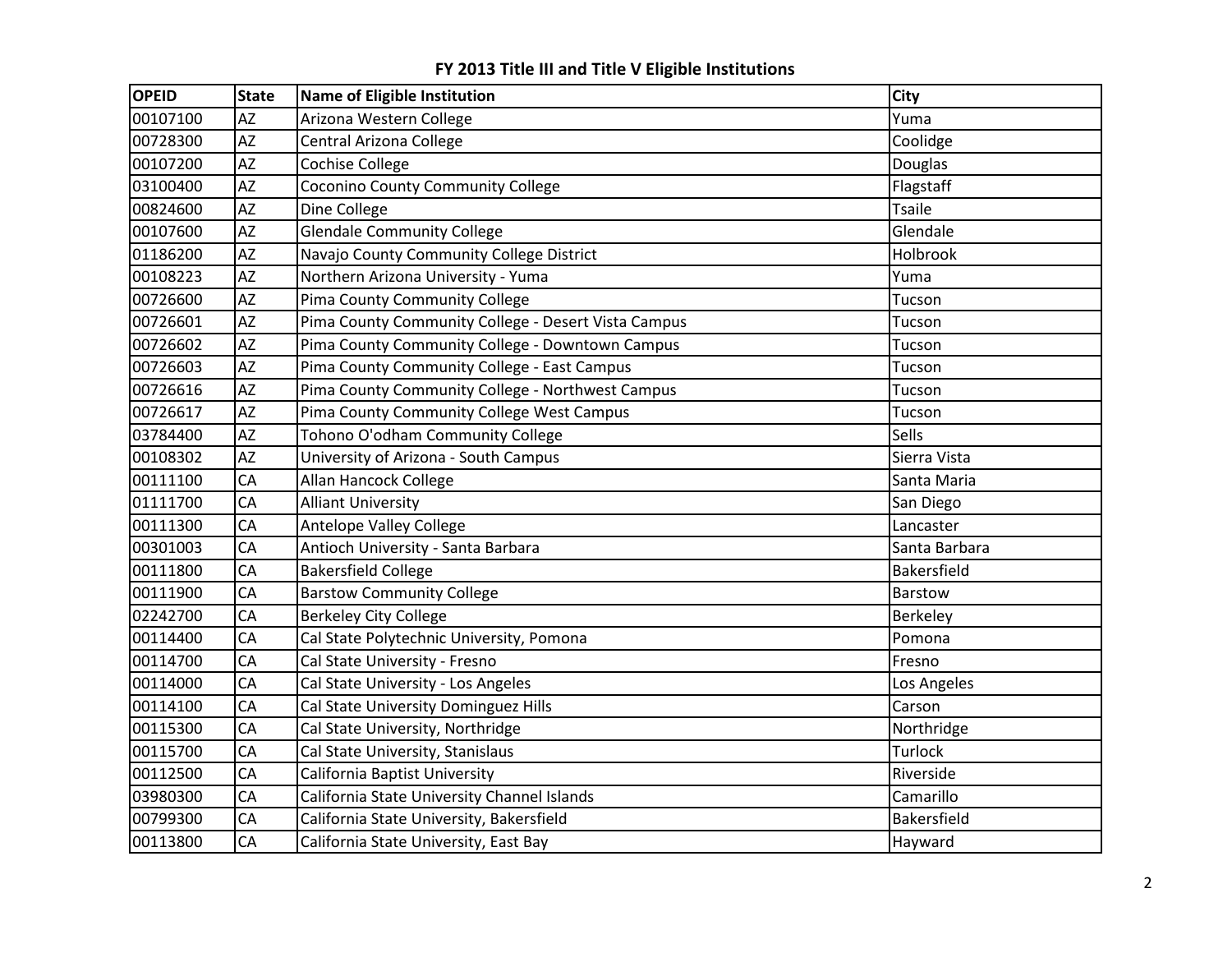| <b>OPEID</b> | <b>State</b> | Name of Eligible Institution                | City                 |
|--------------|--------------|---------------------------------------------|----------------------|
| 00113700     | CA           | California State University, Fullerton      | Fullerton            |
| 00113900     | CA           | California State University, Long Beach     | Long Beach           |
| 03260300     | CA           | California State University, Monterey Bay   | Seaside              |
| 00114200     | CA           | California State University, San Bernardino | San Bernardino       |
| 03011300     | CA           | California State University, San Marcos     | San Marcos           |
| 00697300     | CA           | Canada College                              | <b>Redwood City</b>  |
| 00116100     | CA           | Cerritos College                            | Norwalk              |
| 00116200     | CA           | <b>Chabot College</b>                       | Hayward              |
| 00116300     | CA           | <b>Chaffey Community College</b>            | Rancho Cucamonga     |
| 00116600     | CA           | <b>Citrus Community College</b>             | Glendora             |
| 00729600     | CA           | Coleman College                             | San Diego            |
| 00672000     | CA           | College of Alameda                          | Alameda              |
| 00890300     | CA           | College of the Canyons                      | Santa Clarita        |
| 00118200     | CA           | College of the Desert                       | Palm Desert          |
| 00118600     | CA           | College of the Sequoias                     | Visalia              |
| 00118700     | CA           | College of the Siskiyous                    | Weed                 |
| 00770700     | CA           | Columbia College                            | Sonora               |
| 00119000     | CA           | Contra Costa College                        | San Pablo            |
| 00753600     | CA           | <b>Cosumnes River College</b>               | Sacramento           |
| 00927200     | CA           | <b>Crafton Hills College</b>                | Yucaipa              |
| 02111300     | CA           | Cuyamaca College                            | El Cajon             |
| 00119300     | CA           | <b>Cypress College</b>                      | Cypress              |
| 02226000     | CA           | East Los Angeles College                    | <b>Monterey Park</b> |
| 00859700     | CA           | <b>Feather River Community College</b>      | Quincy               |
| 00130700     | CA           | Fresno City College                         | Fresno               |
| 00125300     | CA           | <b>Fresno Pacific University</b>            | Fresno               |
| 00120100     | CA           | <b>Fullerton College</b>                    | Fullerton            |
| 00120200     | CA           | Gavilan College                             | Gilroy               |
| 00120300     | CA           | <b>Glendale Community College</b>           | Glendale             |
| 00120600     | CA           | Golden West College                         | Huntington Beach     |
| 00120900     | CA           | <b>Hartnell Community College</b>           | <b>Salinas</b>       |
| 00118300     | CA           | <b>Holy Names College</b>                   | Oakland              |
| 00125200     | CA           | <b>Hope International University</b>        | Fullerton            |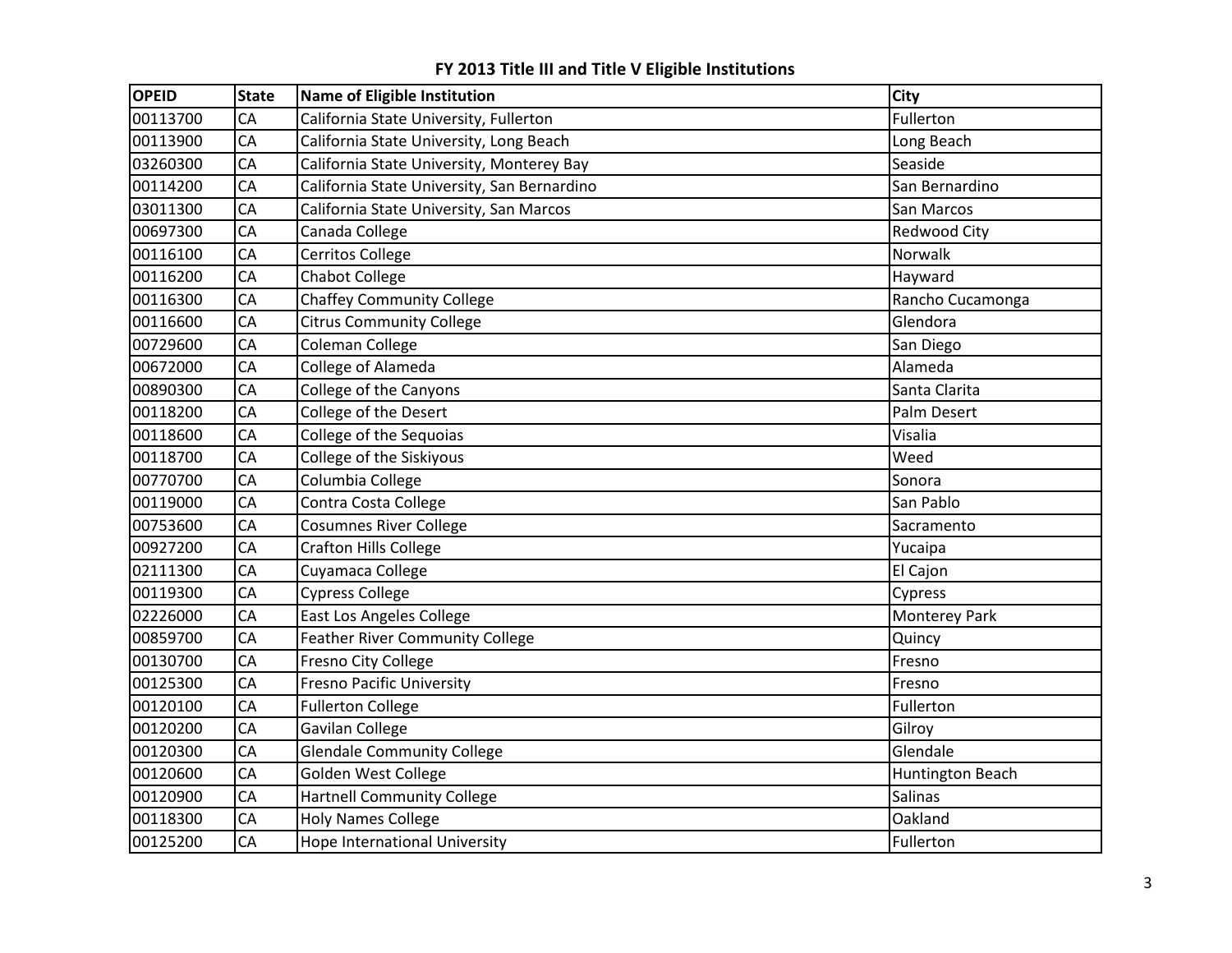| <b>OPEID</b> | <b>State</b> | Name of Eligible Institution        | <b>City</b>           |
|--------------|--------------|-------------------------------------|-----------------------|
| 00114900     | CA           | <b>Humboldt State University</b>    | Arcata                |
| 00121500     | CA           | La Sierra University                | Riverside             |
| 01290700     | CA           | Lake Tahoe Community College        | South Lake Tahoe      |
| 00126600     | CA           | Laney College                       | Oakland               |
| 00121900     | CA           | Long Beach City College             | Long Beach            |
| 00122300     | CA           | Los Angeles City College            | Los Angeles           |
| 00122400     | CA           | Los Angeles Harbor College          | Wilmington            |
| 00122600     | CA           | Los Angeles Pierce College          | <b>Woodland Hills</b> |
| 00704700     | CA           | Los Angeles Southwest College       | Los Angeles           |
| 00122700     | CA           | Los Angeles Trade Technical College | Los Angeles           |
| 01034000     | CA           | Los Medanos College                 | Pittsburg             |
| 01047400     | CA           | Marymount College                   | Rancho Palos Verdes   |
| 00123700     | CA           | <b>Merced College</b>               | Merced                |
| 00126700     | CA           | <b>Merritt College</b>              | Oakland               |
| 00123800     | CA           | Mills College                       | Oakland               |
| 00123900     | CA           | MiraCosta College                   | Oceanside             |
| 00124000     | CA           | Modesto Junior College              | Modesto               |
| 00124200     | CA           | Monterey Peninsula College          | Monterey              |
| 04173500     | CA           | Moreno Valley College               | Moreno Valley         |
| 00124300     | CA           | Mount Saint Mary's College          | Los Angeles           |
| 00124500     | CA           | Mount San Antonio College           | Walnut                |
| 00124600     | CA           | Mount San Jacinto College           | San Jacinto           |
| 01146000     | CA           | <b>National University</b>          | La Jolla              |
| 04176100     | CA           | Norco College                       | Norco                 |
| 00117900     | CA           | Notre Dame de Namur University      | Belmont               |
| 00125000     | CA           | Orange Coast College                | Costa Mesa            |
| 01284200     | CA           | <b>Oxnard College</b>               | Oxnard                |
| 00125500     | CA           | Pacific Oaks College                | Pasadena              |
| 00125800     | CA           | <b>Pacific Union College</b>        | Angwin                |
| 00126000     | CA           | Palomar College                     | San Marcos            |
| 00126100     | CA           | Pasadena City College               | Pasadena              |
| 00126800     | CA           | Porterville College                 | Porterville           |
| 00130800     | CA           | <b>Reedley College</b>              | Reedley               |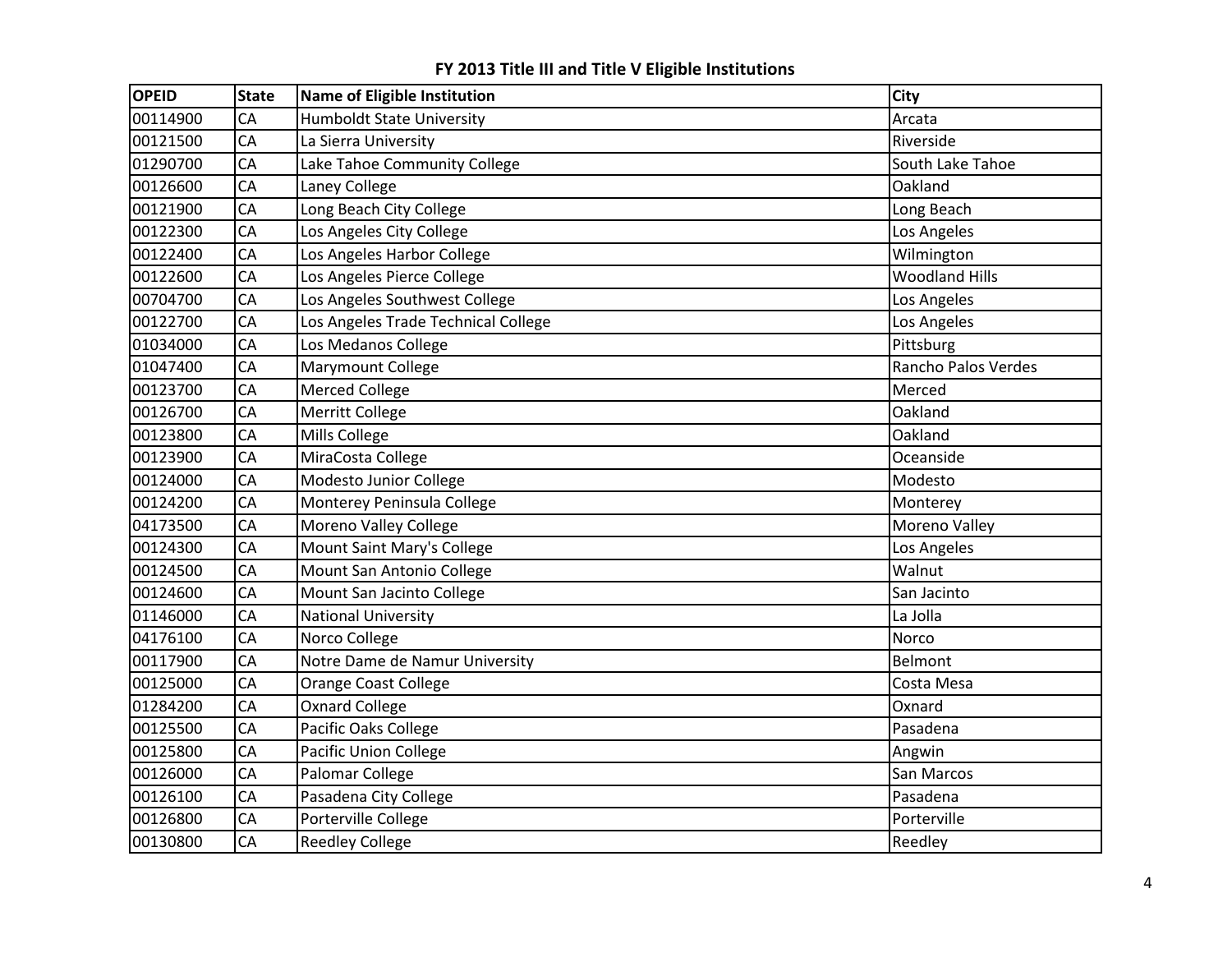| <b>OPEID</b> | <b>State</b> | <b>Name of Eligible Institution</b>                           | <b>City</b>          |
|--------------|--------------|---------------------------------------------------------------|----------------------|
| 00130806     | CA           | Reedley College/Willow International Community College Center | Fresno               |
| 00126900     | CA           | Rio Hondo Community College                                   | Whittier             |
| 00127000     | CA           | <b>Riverside City College</b>                                 | Riverside            |
| 00891800     | CA           | Saddleback College                                            | <b>Mission Viejo</b> |
| 00127200     | CA           | San Bernardino Valley College                                 | San Bernardino       |
| 00127500     | CA           | San Diego Mesa College                                        | San Diego            |
| 01182000     | CA           | San Diego Miramar College                                     | San Diego            |
| 00115100     | CA           | San Diego State University                                    | San Diego            |
| 00115200     | CA           | San Diego State University IVC                                | Calexico             |
| 00128000     | CA           | San Joaquin Delta College                                     | Stockton             |
| 00128200     | CA           | San Jose City College                                         | San Jose             |
| 00115500     | CA           | San Jose State University                                     | San Jose             |
| 00128400     | CA           | Santa Ana College                                             | Santa Ana            |
| 00128500     | CA           | Santa Barbara City College                                    | Santa Barbara        |
| 00128600     | CA           | Santa Monica College                                          | Santa Monica         |
| 00128700     | CA           | Santa Rosa Junior College                                     | Santa Rosa           |
| 03695700     | CA           | Santiago Canyon College                                       | Orange               |
| 00129200     | CA           | Solano Community College                                      | Fairfield            |
| 00129400     | CA           | Southwestern College                                          | Chula Vista          |
| 00130900     | CA           | <b>Taft College</b>                                           | Taft                 |
| 04127100     | CA           | University of California, Merced                              | Merced               |
| 00131600     | CA           | University of California, Riverside                           | Riverside            |
| 00132100     | CA           | University of California, Santa Cruz                          | Santa Cruz           |
| 00121600     | CA           | University of La Verne                                        | La Verne             |
| 00133500     | CA           | Victor Valley Community College                               | Victorville          |
| 00117600     | CA           | West Hills College Coalinga                                   | Coalinga             |
| 04111300     | CA           | West Hills College Lemoore                                    | Lemoore              |
| 00859600     | CA           | West Los Angeles College                                      | <b>Culver City</b>   |
| 00134200     | CA           | <b>Whittier College</b>                                       | Whittier             |
| 04143800     | CA           | <b>Woodland Community College</b>                             | Woodland             |
| 00134400     | CA           | Yuba College                                                  | Marysville           |
| 00134500     | CO           | <b>Adams State University</b>                                 | Alamosa              |
| 00758200     | CO           | <b>Aims Community College</b>                                 | Greeley              |

**FY 2013 Title III and Title V Eligible Institutions**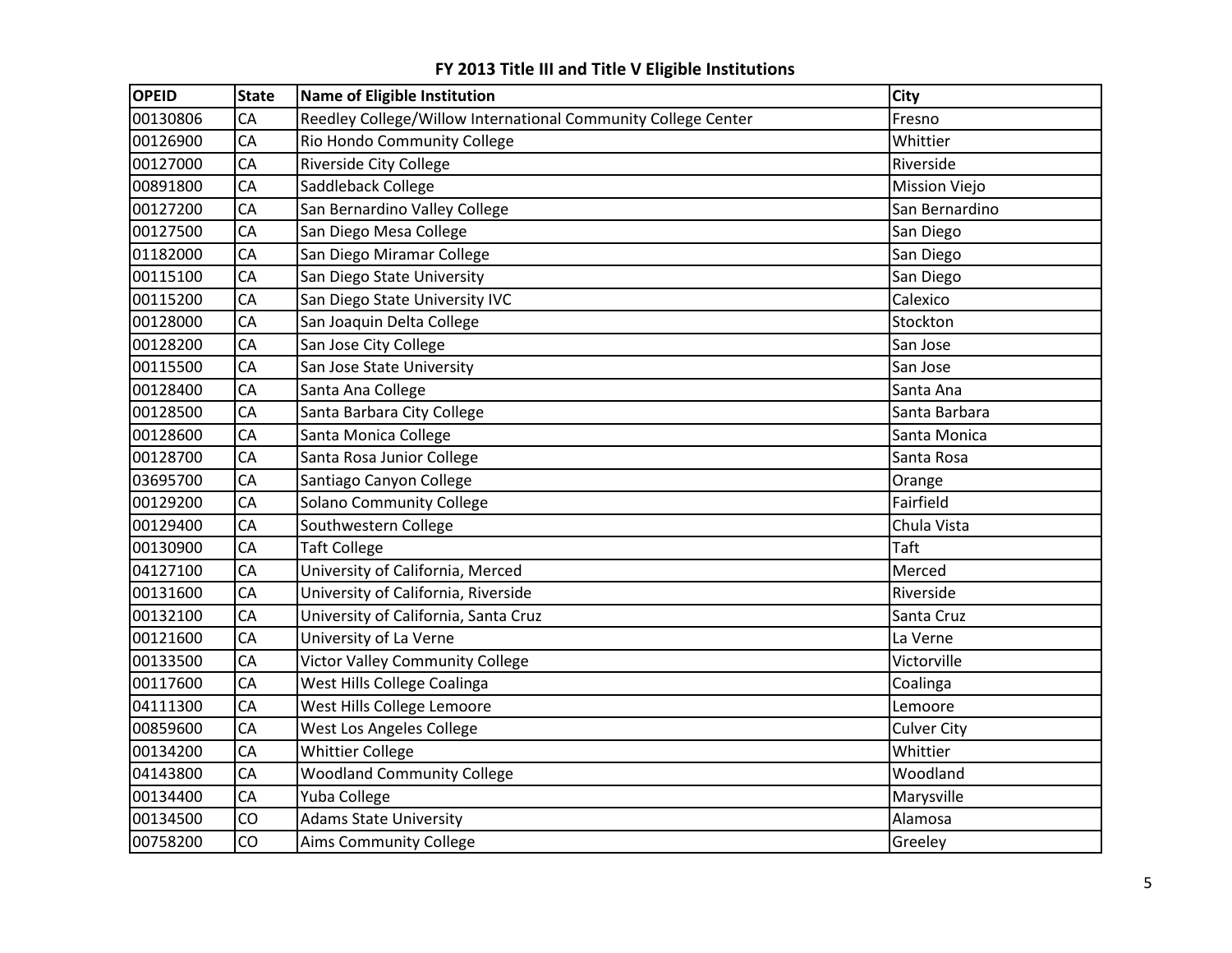| <b>OPEID</b> | <b>State</b> | Name of Eligible Institution                          | City                    |
|--------------|--------------|-------------------------------------------------------|-------------------------|
| 00450600     | CO           | Colorado Mountain College                             | <b>Glenwood Springs</b> |
| 00136500     | CO           | Colorado State University - Pueblo                    | Pueblo                  |
| 00954200     | CO           | Community College of Denver                           | Denver                  |
| 02117500     | CO           | Naropa University                                     | <b>Boulder</b>          |
| 00136100     | CO           | Northeastern Junior College                           | Sterling                |
| 00136200     | CO           | Otero Junior College                                  | La Junta                |
| 02116300     | CO           | <b>Pueblo Community College</b>                       | Pueblo                  |
| 00954300     | CO           | <b>Red Rocks Community College</b>                    | Lakewood                |
| 00136800     | CO           | <b>Trinidad State Junior College</b>                  | Trinidad                |
| 00450900     | CO           | University of Colorado at Colorado Springs            | <b>Colorado Springs</b> |
| 00763500     | <b>CT</b>    | <b>Capital Community College</b>                      | Hartford                |
| 02244900     | <b>CT</b>    | Goodwin College                                       | <b>East Hartford</b>    |
| 00451300     | <b>CT</b>    | <b>Housatonic Community College</b>                   | Bridgeport              |
| 00139900     | <b>CT</b>    | Norwalk Community Technical College                   | Norwalk                 |
| 00141600     | <b>CT</b>    | University of Bridgeport                              | Bridgeport              |
| 00140900     | <b>CT</b>    | University of Saint Joseph                            | <b>West Hartford</b>    |
| 00705300     | DE           | Delaware Technical & Community College - Owens Campus | Georgetown              |
| 00143300     | DE           | <b>Wesley College</b>                                 | Dover                   |
| 03115500     | <b>FL</b>    | Adventist University of Health Sciences               | Orlando                 |
| 00146600     | <b>FL</b>    | <b>Barry University</b>                               | Miami Shores            |
| 00147000     | FL.          | <b>Brevard Community College</b>                      | Cocoa                   |
| 00150000     | <b>FL</b>    | <b>Broward Community College</b>                      | Fort Lauderdale         |
| 00150004     | <b>FL</b>    | <b>Broward Community College - Central Campus</b>     | Davie                   |
| 00150002     | <b>FL</b>    | Broward Community College - North Campus              | Coconut Creek           |
| 00150003     | <b>FL</b>    | Broward Community College - South Campus              | Pembroke Pines          |
| 01072401     | <b>FL</b>    | Carlos Albizu University - Miami Campus               | Miami                   |
| 00147200     | <b>FL</b>    | Chipola College                                       | Marianna                |
| 00147100     | <b>FL</b>    | College of Central Florida                            | Ocala                   |
| 00147500     | <b>FL</b>    | Daytona State College                                 | Daytona Beach           |
| 00963500     | <b>FL</b>    | Florida International University                      | Miami                   |
| 00148500     | <b>FL</b>    | Florida Keys Community College                        | <b>Key West</b>         |
| 00149000     | <b>FL</b>    | <b>Gulf Coast State College</b>                       | Panama City             |
| 00787000     | <b>FL</b>    | Hillsborough Community College                        | Tampa                   |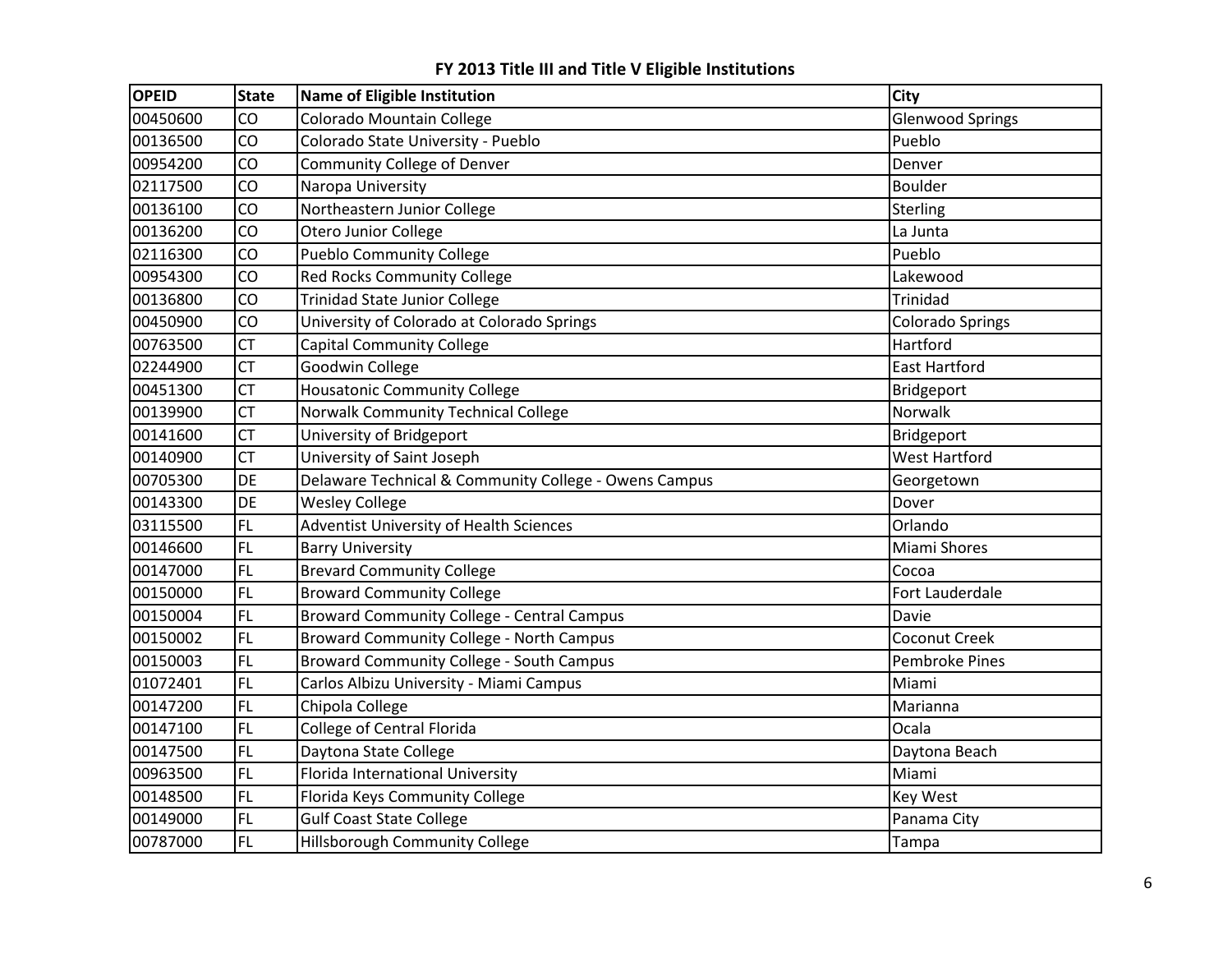| <b>OPEID</b> | <b>State</b> | Name of Eligible Institution                        | <b>City</b>        |
|--------------|--------------|-----------------------------------------------------|--------------------|
| 00787003     | <b>FL</b>    | Hillsborough Community College - Brandon Campus     | <b>Brandon</b>     |
| 00787005     | <b>FL</b>    | Hillsborough Community College - South Shore Campus | Ruskin             |
| 00787001     | FL           | Hillsborough Community College - Dale Mabry Campus  | Tampa              |
| 00787004     | <b>FL</b>    | Hillsborough Community College - Plant City Campus  | Plant City         |
| 00787002     | FL           | Hillsborough Community College - Ybor Campus        | Tampa              |
| 03037500     | FL.          | <b>Hodges University</b>                            | <b>Naples</b>      |
| 00149300     | <b>FL</b>    | Indian River State College                          | Fort Pierce        |
| 00150200     | <b>FL</b>    | Lake-Sumter State College                           | Leesburg           |
| 00150600     | FL           | Miami Dade College - District                       | Miami              |
| 00150607     | FL           | Miami Dade College - Hialeah Campus                 | Hialeah            |
| 00150605     | <b>FL</b>    | Miami Dade College - Homestead Campus               | Homestead          |
| 00150606     | FL           | Miami Dade College - InterAmerican Campus           | Miami              |
| 00150602     | <b>FL</b>    | Miami Dade College - Kendall Campus                 | Miami              |
| 00150604     | <b>FL</b>    | Miami Dade College - Medical Center Campus          | Miami              |
| 00150601     | <b>FL</b>    | Miami Dade College - North Campus                   | Miami              |
| 00150603     | <b>FL</b>    | Miami Dade College - Wolfson Campus                 | Miami              |
| 00150800     | FL           | North Florida Community College                     | Madison            |
| 00150900     | <b>FL</b>    | Nova Southeastern University                        | Fort Lauderdale    |
| 00151200     | FL           | Palm Beach State College                            | Lake Worth         |
| 01065200     | FL           | Pasco - Hernando Community College                  | New Port Richey    |
| 00152600     | <b>FL</b>    | Saint Leo University                                | Saint Leo          |
| 00152800     | <b>FL</b>    | Saint Petersburg College                            | St. Petersburg     |
| 00146800     | <b>FL</b>    | <b>Saint Thomas University</b>                      | Miami Gardens      |
| 00152000     | <b>FL</b>    | Seminole State College of Florida                   | Sanford            |
| 00152200     | <b>FL</b>    | South Florida Community College                     | <b>Avon Park</b>   |
| 00152300     | <b>FL</b>    | St. Johns River State College                       | Palatka            |
| 00150400     | <b>FL</b>    | State College of Florida, Manatee-Sarasota          | <b>Bradenton</b>   |
| 00153300     | FL           | Tallahassee Community College                       | Tallahassee        |
| 00394110     | FL           | Universidad del Este - Orlando Campus               | Orlando            |
| 00394111     | <b>FL</b>    | Universidad del Este - South Florida Center         | Condado de Broward |
| 00394112     | <b>FL</b>    | Universidad del Este - Tampa Florida Center         | Tampa              |
| 01171913     | <b>FL</b>    | Universidad Del Turabo - South Florida Center       | Condado de Broward |
| 01171910     | FL           | Universidad Del Turabo - Orlando Center             | Orlando            |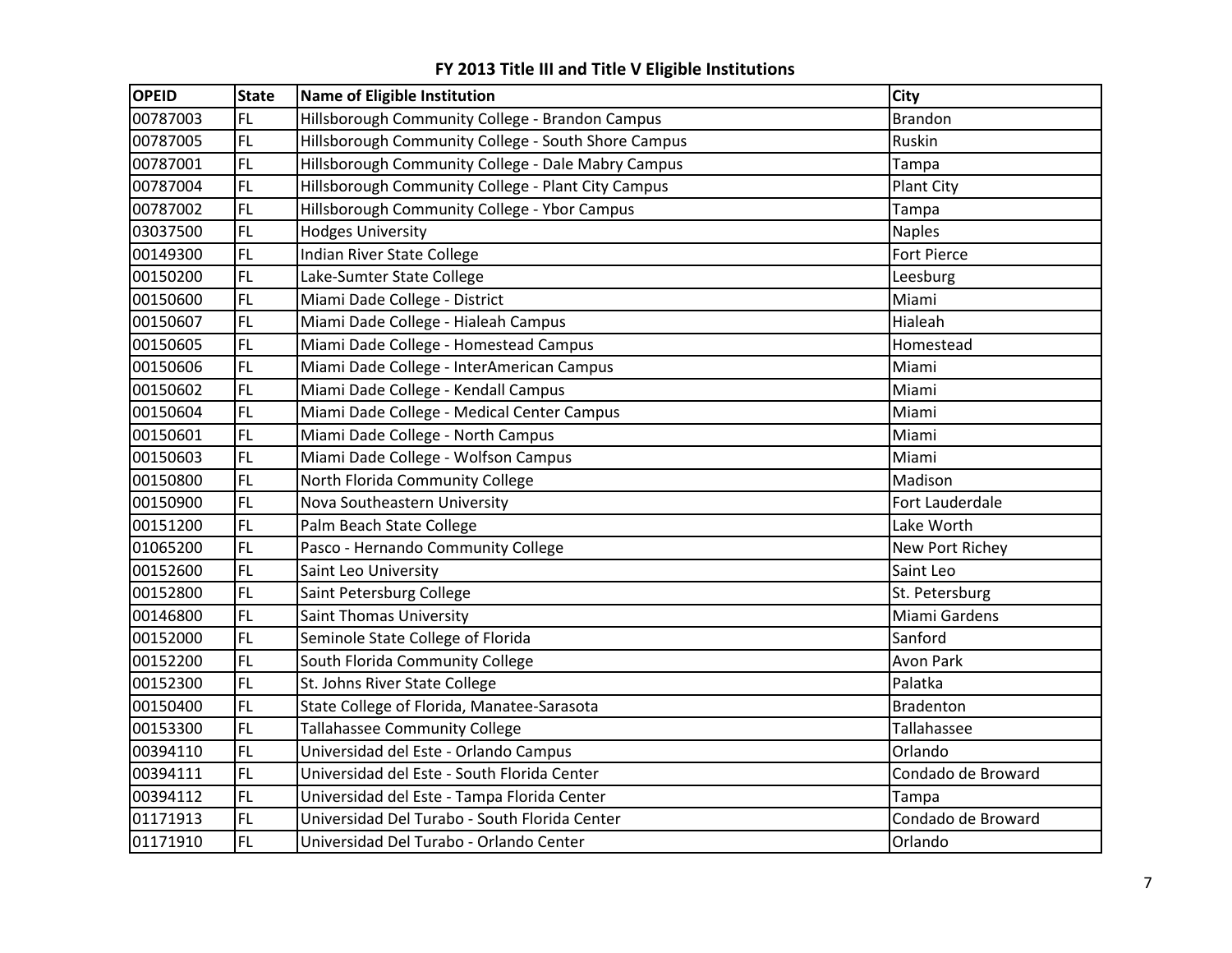| <b>OPEID</b> | <b>State</b> | <b>Name of Eligible Institution</b>                     | City                 |
|--------------|--------------|---------------------------------------------------------|----------------------|
| 01171915     | <b>FL</b>    | Universidad Del Turabo - Tampa Florida Center           | Tampa                |
| 02587508     | FL           | Universidad Metropolitana - Orlando Metropolitan Center | Orlando              |
| 02587509     | <b>FL</b>    | Universidad Metropolitana - South Florida Center        | Condado de Broward   |
| 02587511     | <b>FL</b>    | Universidad Metropolitana - Tampa Florida Center        | Tampa                |
| 02100002     | <b>FL</b>    | Universidad Politecnica de Puerto Rico - Orlando        | Orlando              |
| 00675000     | <b>FL</b>    | Valencia College                                        | Orlando              |
| 00675001     | FL           | Valencia College - East Campus                          | Orlando              |
| 00675002     | <b>FL</b>    | Valencia College - Osceola Campus                       | Kissimmee            |
| 00675003     | <b>FL</b>    | Valencia College - Winter Park Campus                   | <b>Winter Park</b>   |
| 00560100     | GA           | <b>Albany Technical College</b>                         | Albany               |
| 03032100     | GA           | Altamaha Technical College                              | Jesup                |
| 00560000     | GA           | <b>Athens Technical College</b>                         | Athens               |
| 00854300     | GA           | <b>Atlanta Technical College</b>                        | Atlanta              |
| 00155200     | GA           | <b>Augusta State University</b>                         | Augusta              |
| 00559900     | GA           | <b>Augusta Technical College</b>                        | Augusta              |
| 00576300     | GA           | Central Georgia Technical College                       | Macon                |
| 00562000     | GA           | Chattahoochee Technical College                         | Marietta             |
| 00897600     | GA           | <b>Clayton State University</b>                         | Morrow               |
| 00155800     | GA           | College of Coastal Georgia                              | <b>Brunswick</b>     |
| 00156100     | GA           | <b>Columbus State University</b>                        | Columbus             |
| 00154300     | GA           | Darton State College                                    | Albany               |
| 00950700     | GA           | Georgia Highlands College                               | Rome                 |
| 00157100     | GA           | Georgia Military College                                | Milledgeville        |
| 00156200     | GA           | Georgia Perimeter College                               | Decatur              |
| 00562200     | GA           | Georgia Piedmont Technical College                      | Clarkston            |
| 00157200     | GA           | Georgia Southern University                             | Statesboro           |
| 00157300     | GA           | Georgia Southwestern State University                   | Americus             |
| 02288400     | GA           | <b>Gwinnett Technical College</b>                       | Lawrenceville        |
| 00158100     | GA           | Middle Georgia State College                            | Macon                |
| 02508600     | GA           | Middle Georgia Technical College                        | <b>Warner Robins</b> |
| 00525500     | GA           | Moultrie Area Technical College                         | Moultrie             |
| 00561900     | GA           | North Georgia Technical College                         | Clarkesville         |
| 03155500     | GA           | Oconee Fall Line Technical College                      | Sandersville         |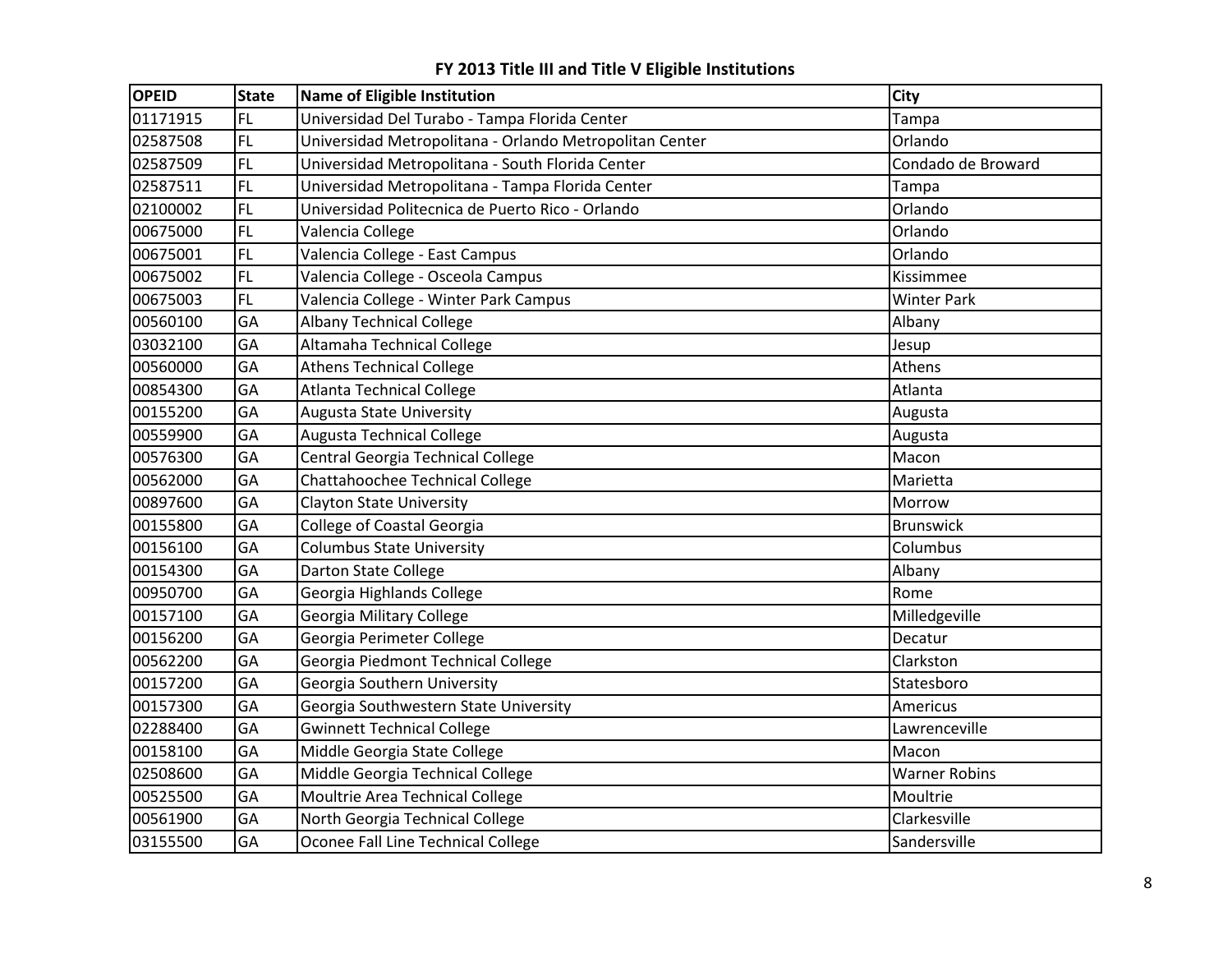| <b>OPEID</b> | <b>State</b>    | Name of Eligible Institution        | <b>City</b>       |
|--------------|-----------------|-------------------------------------|-------------------|
| 03030000     | GA              | Ogeechee Technical College          | Statesboro        |
| 00551100     | GA              | Okefenokee Technical College        | Waycross          |
| 00561800     | GA              | Savannah Technical College          | Savannah          |
| 00561700     | GA              | South Georgia Technical College     | Americus          |
| 03066500     | GA              | Southeastern Technical College      | Vidalia           |
| 00562100     | GA              | Southern Crescent Technical College | Griffin           |
| 00561500     | GA              | Southwest Georgia Technical College | Thomasville       |
| 00155500     | GA              | <b>Thomas University</b>            | Thomasville       |
| 00159900     | GA              | Valdosta State University           | Valdosta          |
| 00160000     | GA              | Wesleyan College                    | Macon             |
| 01048700     | GA              | West Georgia Technical College      | Waco              |
| 00525600     | GA              | Wiregrass Georgia Technical College | Valdosta          |
| 00160400     | GA              | Young Harris College                | Young Harris      |
| 03438300     | GU              | Pacific Islands University          | Mangilao          |
| 00393500     | GU              | University of Guam                  | Mangilao          |
| 00160500     | HI              | Chaminade University of Honolulu    | Honolulu          |
| 00525800     | H1              | Hawaii Community College            | Hilo              |
| 00161200     | H <sub>II</sub> | Honolulu Community College          | Honolulu          |
| 00161500     | H1              | <b>Maui Community College</b>       | Kahului           |
| 02107800     | H <sub>l</sub>  | University of Hawaii - West Oahu    | Kapolei           |
| 00161100     | H1              | University of Hawaii at Hilo        | Hilo              |
| 00161000     | H <sub>l</sub>  | University of Hawaii at Manoa       | Honolulu          |
| 01122000     | H <sub>l</sub>  | <b>Windward Community College</b>   | Kaneohe           |
| 00184600     | IA              | <b>Briar Cliff University</b>       | <b>Sioux City</b> |
| 00407500     | IA              | Eastern Iowa Community College      | Davenport         |
| 00186200     | ΙA              | <b>Ellsworth Community College</b>  | Iowa Falls        |
| 00186700     | IA              | <b>Grand View University</b>        | Des Moines        |
| 00459500     | IA              | Hawkeye Community College           | Waterloo          |
| 00186400     | IA              | Iowa Lakes Community College        | Estherville       |
| 00187500     | IA              | Marshalltown Community College      | Marshalltown      |
| 00187700     | ΙA              | North Iowa Area Community College   | Mason City        |
| 00460000     | IA              | Northwest Iowa Community College    | Sheldon           |
| 00188900     | IA              | Saint Ambrose University            | Davenport         |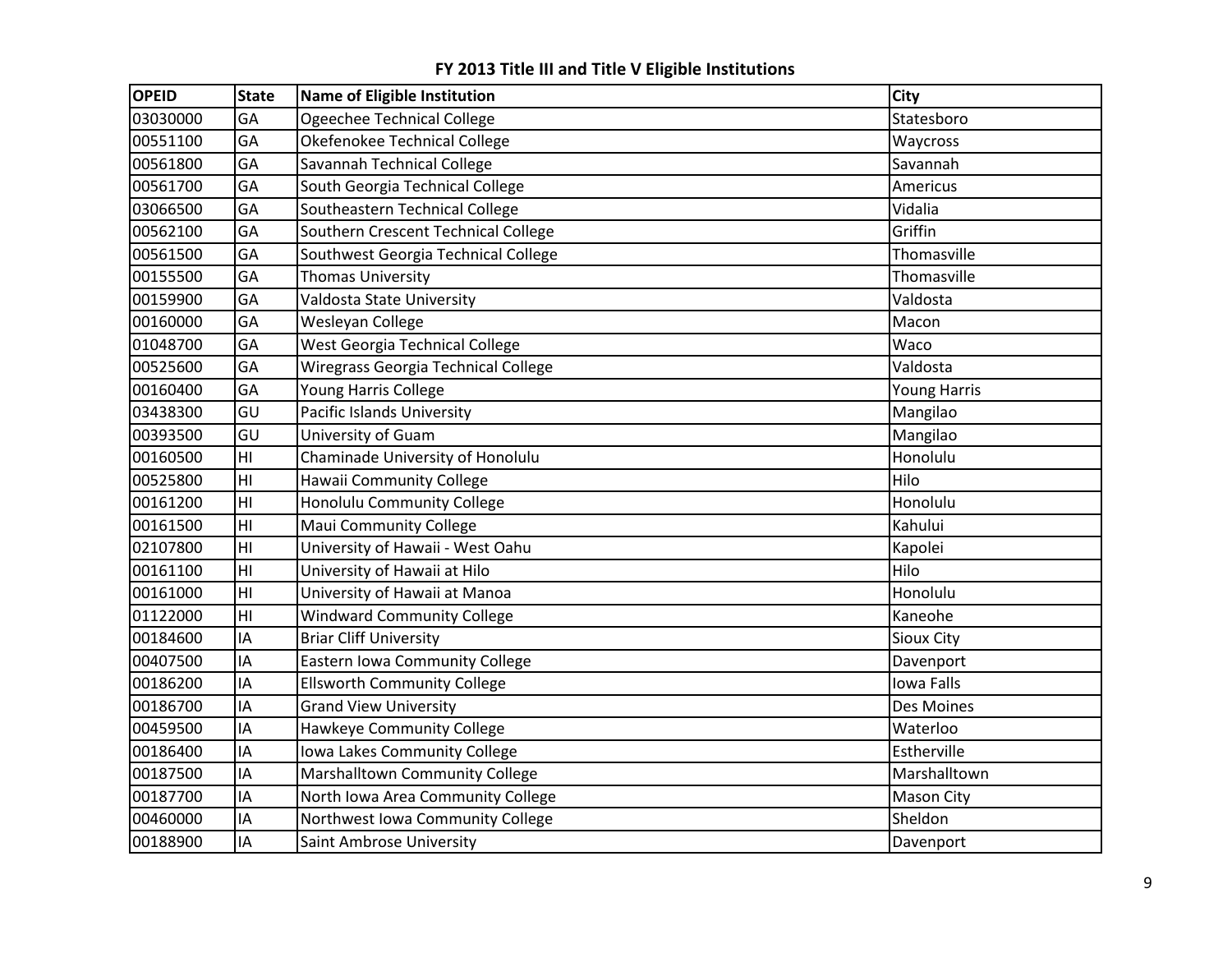| <b>OPEID</b> | <b>State</b> | Name of Eligible Institution                      | <b>City</b>            |
|--------------|--------------|---------------------------------------------------|------------------------|
| 00731600     | IA           | Western Iowa Tech Community College               | Sioux City             |
| 00161900     | ID           | College of Southern Idaho                         | <b>Twin Falls</b>      |
| 04211800     | ID           | College of Western Idaho                          | Nampa                  |
| 00162100     | ID           | Lewis-Clark State College                         | Lewiston               |
| 00162300     | ID           | North Idaho College                               | Coeur d'Alene          |
| 00162400     | ID           | Northwest Nazarene University                     | Nampa                  |
| 00726500     | IL           | Carl Sandburg College                             | Galesburg              |
| 00169400     | IL           | <b>Chicago State University</b>                   | Chicago                |
| 00164800     | IL           | City Colleges of Chicago Harry S. Truman College  | Chicago                |
| 00164900     | IL           | City Colleges of Chicago Richard J. Daley College | Chicago                |
| 00166900     | IL           | Danville Area Community College                   | Danville               |
| 00175000     | IL           | <b>Dominican University</b>                       | <b>River Forest</b>    |
| 02168600     | IL           | <b>East West University</b>                       | Chicago                |
| 00167500     | IL           | <b>Elgin Community College</b>                    | Elgin                  |
| 02074400     | IL           | <b>Frontier Community College</b>                 | Fairfield              |
| 00914500     | IL           | <b>Governors State University</b>                 | <b>University Park</b> |
| 00165200     | IL           | <b>Harold Washington College</b>                  | Chicago                |
| 03083800     | IL           | <b>Heartland Community College</b>                | Normal                 |
| 00675300     | IL           | <b>Illinois Central College</b>                   | East Peoria            |
| 00168800     | IL           | <b>Illinois College</b>                           | Jacksonville           |
| 01281300     | IL           | John Wood Community College                       | Quincy                 |
| 00169900     | IL           | Joliet Junior College                             | Joliet                 |
| 00165400     | IL           | Kennedy King College                              | Chicago                |
| 00170400     | IL           | Knox College                                      | Galesburg              |
| 00764400     | IL           | Lake Land College                                 | Mattoon                |
| 00717000     | IL           | Lincoln Land Community College                    | Springfield            |
| 00978600     | IL           | Lincoln Trail College                             | Robinson               |
| 00171600     | IL           | MacCormac College                                 | Chicago                |
| 00171700     | IL           | MacMurray College                                 | Jacksonville           |
| 00165000     | IL           | Malcolm X College                                 | Chicago                |
| 00769100     | IL           | <b>McHenry County College</b>                     | Crystal Lake           |
| 00622800     | IL           | <b>Methodist College</b>                          | Peoria                 |
| 00169300     | IL           | Northeastern Illinois University                  | Chicago                |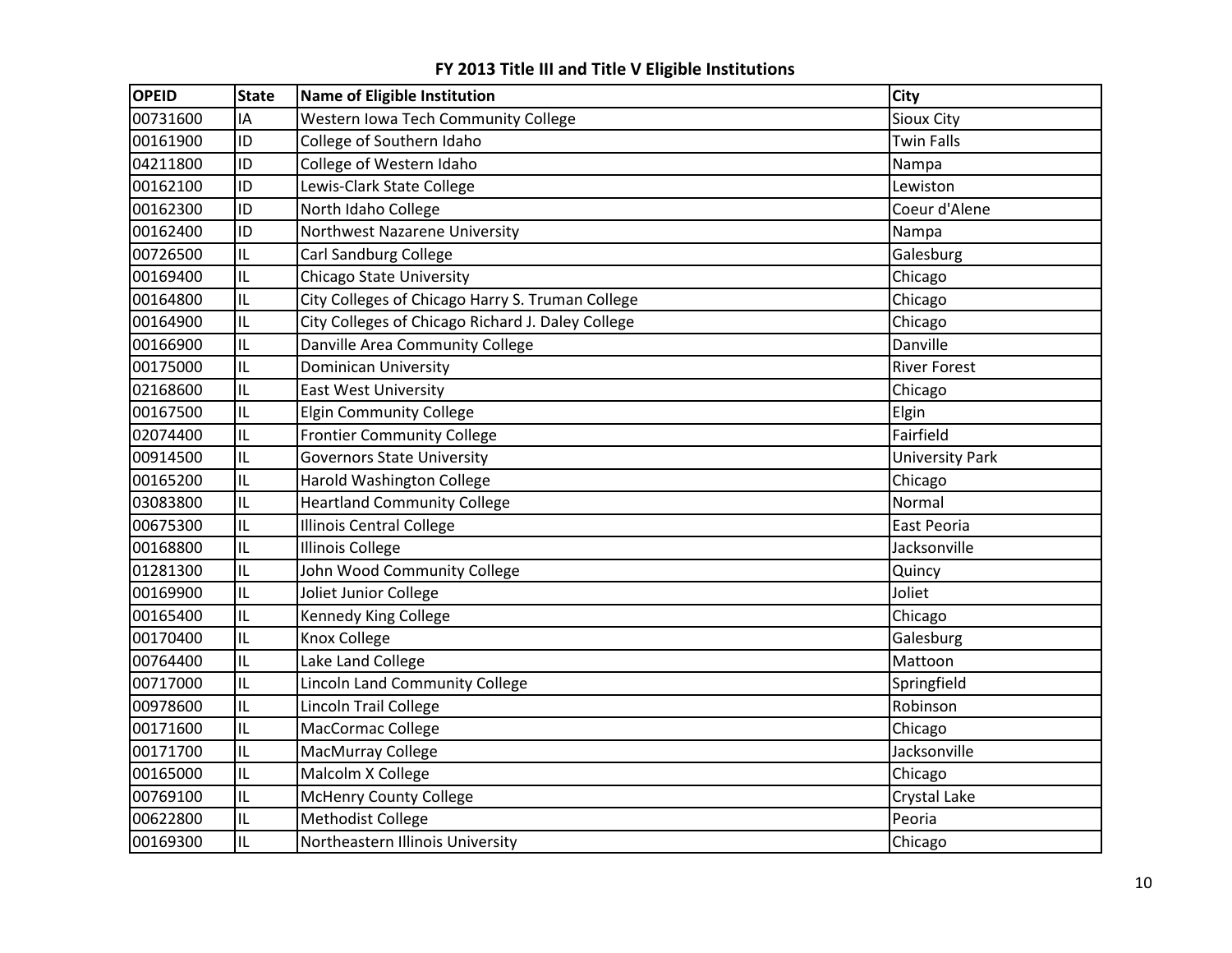| <b>OPEID</b> | <b>State</b> | <b>Name of Eligible Institution</b>                    | <b>City</b>             |
|--------------|--------------|--------------------------------------------------------|-------------------------|
| 00976700     | IL           | Olive Harvey College                                   | Chicago                 |
| 00174200     | IL           | <b>Olney Central College</b>                           | Olney                   |
| 00711800     | IL           | <b>Parkland College</b>                                | Champaign               |
| 00174500     | IL           | <b>Quincy University</b>                               | Quincy                  |
| 00711900     | IL           | Rend Lake College                                      | Ina                     |
| 01087900     | IL           | <b>Richland Community College</b>                      | Decatur                 |
| 00174700     | IL           | <b>Rock Valley College</b>                             | Rockford                |
| 02185400     | IL           | Saint Augustine College                                | Chicago                 |
| 00175800     | IL           | Southern Illinois University at Carbondale             | Carbondale              |
| 00177300     | IL           | <b>Triton College</b>                                  | <b>River Grove</b>      |
| 00933300     | IL           | University of Illinois at Springfield                  | Springfield             |
| 00177900     | IL           | <b>Wabash Valley College</b>                           | Mt. Carmel              |
| 00693100     | IL           | <b>Waubonsee Community College</b>                     | <b>Sugar Grove</b>      |
| 00165500     | IL           | Wilbur Wright College                                  | Chicago                 |
| 00396100     | IL           | William Rainey Harper College                          | Palatine                |
| 00180700     | IN           | Indiana State University                               | <b>Terre Haute</b>      |
| 01003900     | IN           | Ivy Tech Community College Lafayette, Region 4         | Lafayette               |
| 03521300     | IN           | Ivy Tech Community College of Indiana-Bloomington      | Bloomington             |
| 00991700     | IN           | Ivy Tech Community College of Indiana-Central Indiana  | Indianapolis            |
| 01003800     | IN           | Ivy Tech Community College of Indiana-Columbus         | Columbus                |
| 00992400     | IN           | Ivy Tech Community College of Indiana-East Central     | Muncie                  |
| 01004100     | IN           | Ivy Tech Community College of Indiana-Kokomo           | Kokomo                  |
| 00842300     | IN           | Ivy Tech Community College of Indiana-North Central    | South Bend              |
| 00992600     | IN           | Ivy Tech Community College of Indiana-Northeast        | Fort Wayne              |
| 01004000     | IN           | Ivy Tech Community College of Indiana-Northwest        | Gary                    |
| 01003700     | IN           | Ivy Tech Community College of Indiana-Richmond         | Richmond                |
| 00992300     | IN           | Ivy Tech Community College of Indiana-Southeast        | Madison                 |
| 01010900     | IN           | Ivy Tech Community College of Indiana-Southern Indiana | Sellersburg             |
| 00992500     | IN           | Ivy Tech Community College of Indiana-Southwest        | Evansville              |
| 00854700     | IN           | Ivy Tech Community College of Indiana-Wabash Valley    | <b>Terre Haute</b>      |
| 00182700     | IN           | Purdue University - Calumet                            | Hammond                 |
| 00183500     | IN           | Saint Mary of the Woods College                        | Saint Mary of the Woods |
| 00190500     | KS           | <b>Bethel College</b>                                  | North Newton            |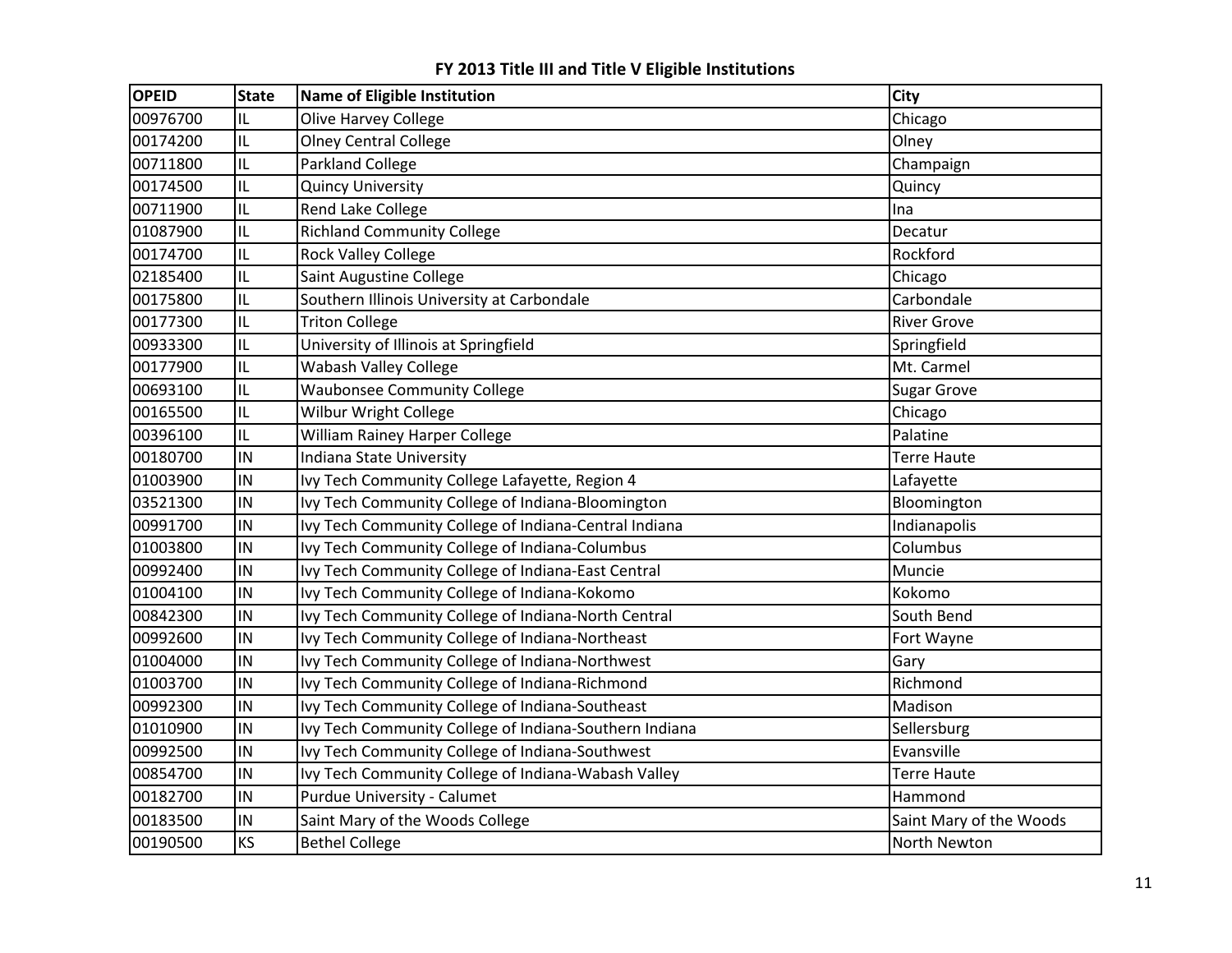| <b>OPEID</b> | <b>State</b> | Name of Eligible Institution                                         | City                 |
|--------------|--------------|----------------------------------------------------------------------|----------------------|
| 00191300     | KS           | Dodge City Community College                                         | Dodge City           |
| 00191400     | <b>KS</b>    | Donnelly College                                                     | Kansas City          |
| 00192700     | KS           | <b>Emporia State University</b>                                      | Emporia              |
| 00191500     | KS           | Fort Hays State University                                           | Hays                 |
| 00191600     | KS           | Fort Scott Community College                                         | <b>Fort Scott</b>    |
| 00191900     | KS           | <b>Garden City Community College</b>                                 | Garden City          |
| 01043800     | KS           | Haskell Indian Nations University                                    | Lawrence             |
| 00192100     | KS           | <b>Highland Community College</b>                                    | Highland             |
| 00192300     | KS           | <b>Hutchinson Community College</b>                                  | Hutchinson           |
| 00192400     | KS           | <b>Independence Community College</b>                                | Independence         |
| 00192500     | KS           | Kansas City Kansas Community College                                 | Kansas City          |
| 00550000     | KS           | Manhattan Area Technical College                                     | Manhattan            |
| 00193300     | KS           | McPherson College                                                    | McPherson            |
| 00703200     | KS           | MidAmerica Nazarene University                                       | Olathe               |
| 00194600     | KS           | <b>Tabor College</b>                                                 | Hillsboro            |
| 00199000     | KY           | <b>Ashland Community College</b>                                     | Ashland              |
| 00195500     | KY           | <b>Berea College</b>                                                 | Berea                |
| 00199600     | KY           | Big Sandy Community and Technical College                            | Prestonburg          |
| 00524400     | KY           | <b>Bluegrass Community and Technical College</b>                     | Lexington            |
| 00196300     | KY           | Eastern Kentucky University                                          | Richmond             |
| 00199100     | KY           | Elizabethtown Community College                                      | Elizabethtown        |
| 00527300     | KY           | <b>Gateway Community and Technical College</b>                       | Florence             |
| 00696200     | KY           | Hazard Community College - University of Kentucky Community College  | Hazard               |
| 00199300     | KY           | <b>Henderson Community College</b>                                   | Henderson            |
| 00199400     | KY           | <b>Hopkinsville Community College</b>                                | Hopkinsville         |
| 00696100     | KY           | Jefferson Community College - Kentucky Community & Technical College | Louisville           |
| 00196500     | KY           | Kentucky Christian University                                        | Grayson              |
| 00196900     | KY           | Kentucky Wesleyan College                                            | Owensboro            |
| 00696000     | KY           | Maysville Community and Technical College                            | Maysville            |
| 00197600     | KY           | Morehead State University                                            | Morehead             |
| 00527100     | KY           | Southcentral Kentucky Community and Technical College                | <b>Bowling Green</b> |
| 00196000     | KY           | <b>Spalding University</b>                                           | Louisville           |
| 00198000     | KY           | University of Pikeville                                              | Pikeville            |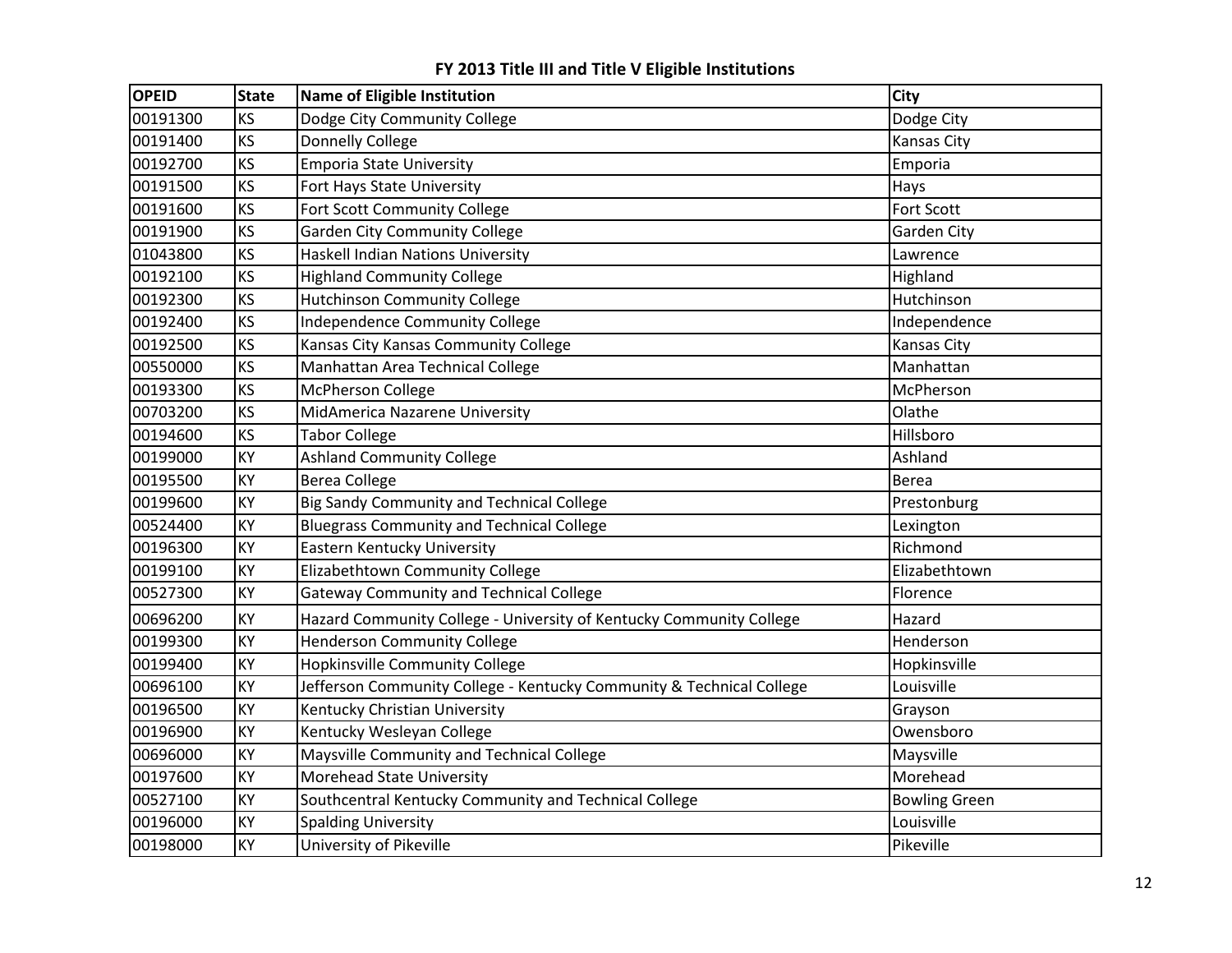| <b>OPEID</b> | <b>State</b> | Name of Eligible Institution                  | <b>City</b>          |
|--------------|--------------|-----------------------------------------------|----------------------|
| 00197900     | KY           | West Kentucky Community and Technical College | Paducah              |
| 00200200     | KY           | Western Kentucky University                   | <b>Bowling Green</b> |
| 03730300     | LA           | <b>Baton Rouge Community College</b>          | <b>Baton Rouge</b>   |
| 02055400     | LA           | <b>Bossier Parish Community College</b>       | <b>Bossier City</b>  |
| 04130100     | LA           | Louisiana Delta Community College             | Monroe               |
| 00201700     | LA           | <b>McNeese State University</b>               | Lake Charles         |
| 00200500     | LA           | <b>Nicholls State University</b>              | Thibodaux            |
| 00202100     | LA           | Northwestern State University                 | Natchitoches         |
| 00202300     | LA           | Our Lady of Holy Cross College                | <b>New Orleans</b>   |
| 03789400     | LA           | <b>River Parishes Community College</b>       | Sorrento             |
| 00211700     | MA           | Anna Maria College                            | Paxton               |
| 00216700     | MA           | <b>Berkshire Community College</b>            | Pittsfield           |
| 00396600     | MA           | <b>Boston Architectural College</b>           | <b>Boston</b>        |
| 00218300     | <b>MA</b>    | <b>Bridgewater State University</b>           | Bridgewater          |
| 00217600     | <b>MA</b>    | <b>Bristol Community College</b>              | <b>Fall River</b>    |
| 01121000     | MA           | <b>Bunker Hill Community College</b>          | <b>Boston</b>        |
| 00216800     | MA           | Cape Cod Community College                    | West Barnstable      |
| 00214000     | MA           | College of Our Lady of the Elms               | Chicopee             |
| 00216900     | <b>MA</b>    | <b>Greenfield Community College</b>           | Greenfield           |
| 00215800     | MA           | Lasell College                                | Newton               |
| 00218700     | MA           | Massachusetts College of Liberal Arts         | North Adams          |
| 00217700     | MA           | Massasoit Community College                   | <b>Brockton</b>      |
| 00217300     | MA           | North Shore Community College                 | Danvers              |
| 00217400     | MA           | Northern Essex Community College              | Haverhill            |
| 00217401     | MA           | Northern Essex Community College - Lawrence   | Lawrence             |
| 00217500     | MA           | Quinsigamond Community College                | Worcester            |
| 00807800     | MA           | Springfield Technical Community College       | Springfield          |
| 00222200     | <b>MA</b>    | University of Massachusetts - Boston          | <b>Boston</b>        |
| 00205700     | <b>MD</b>    | Allegany College of Maryland                  | Cumberland           |
| 00205800     | <b>MD</b>    | Anne Arundel Community College                | Arnold               |
| 00206100     | <b>MD</b>    | <b>Baltimore City Community College</b>       | Baltimore            |
| 00206400     | <b>MD</b>    | College of Southern Maryland                  | La Plata             |
| 00207400     | <b>MD</b>    | <b>Hagerstown Community College</b>           | Hagerstown           |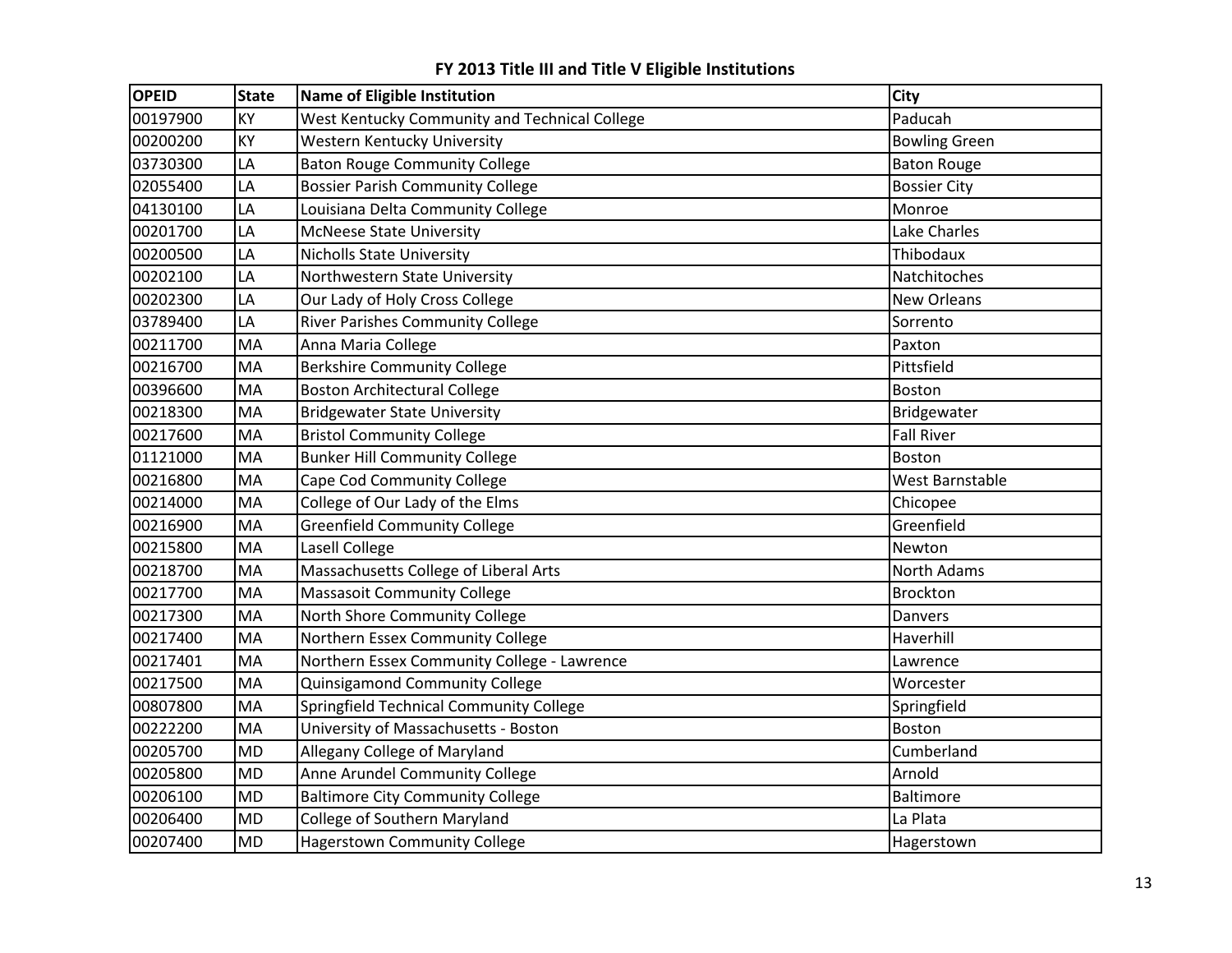| <b>OPEID</b> | <b>State</b> | Name of Eligible Institution                  | <b>City</b>          |
|--------------|--------------|-----------------------------------------------|----------------------|
| 00691100     | <b>MD</b>    | Montgomery College                            | Rockville            |
| 00206500     | <b>MD</b>    | Notre Dame of Maryland University             | Baltimore            |
| 00208900     | <b>MD</b>    | Prince George's Community College             | Largo                |
| 02073900     | <b>MD</b>    | <b>Wor-Wic Community College</b>              | Salisbury            |
| 00527600     | ME           | <b>Central Maine Community College</b>        | Auburn               |
| 00204100     | ME           | University of Maine - Fort Kent               | Fort Kent            |
| 00203300     | <b>ME</b>    | University of Maine - Presque Isle            | Presque Isle         |
| 00205400     | <b>ME</b>    | University of Southern Maine                  | Portland             |
| 03122900     | <b>ME</b>    | <b>York County Community College</b>          | Wells                |
| 03022400     | MH           | College of the Marshall Islands               | Majuro               |
| 03066600     | MI           | <b>Bay Mills Community College</b>            | <b>Brimley</b>       |
| 00224300     | MI           | <b>Central Michigan University</b>            | Mt Pleasant          |
| 00226100     | MI           | <b>Charles Stewart Mott Community College</b> | Flint                |
| 00225900     | MI           | <b>Eastern Michigan University</b>            | Ypsilanti            |
| 00226000     | MI           | <b>Ferris State University</b>                | <b>Big Rapids</b>    |
| 00227000     | MI           | Henry Ford Community College                  | Dearborn             |
| 00227600     | MI           | <b>Kellogg Community College</b>              | <b>Battle Creek</b>  |
| 04164700     | MI           | Keweenaw Bay Ojibwa Community College         | <b>Baraga</b>        |
| 00231100     | MI           | <b>Kuyper College</b>                         | <b>Grand Rapids</b>  |
| 00227700     | MI           | Lake Michigan College                         | <b>Benton Harbor</b> |
| 00229300     | MI           | Lake Superior State University                | Sault Ste Marie      |
| 00227800     | MI           | Lansing Community College                     | Lansing              |
| 00890600     | MI           | <b>Macomb Community College</b>               | Warren               |
| 00228400     | MI           | Marygrove College                             | Detroit              |
| 00676800     | MI           | Mid Michigan Community College                | Harrison             |
| 00229500     | MI           | Montcalm Community College                    | Sidney               |
| 03772300     | MI           | Saginaw Chippewa Tribal College               | Mount Pleasant       |
| 00231000     | MI           | St. Clair County Community College            | Port Huron           |
| 00232300     | MI           | University of Detroit Mercy                   | Detroit              |
| 00232800     | MI           | <b>Washtenaw Community College</b>            | Ann Arbor            |
| 00233700     | MN           | <b>Bethany Lutheran College</b>               | Mankato              |
| 01054600     | MN           | Century College                               | White Bear Lake      |
| 03129100     | <b>MN</b>    | Fond du Lac Tribal & Community College        | Cloquet              |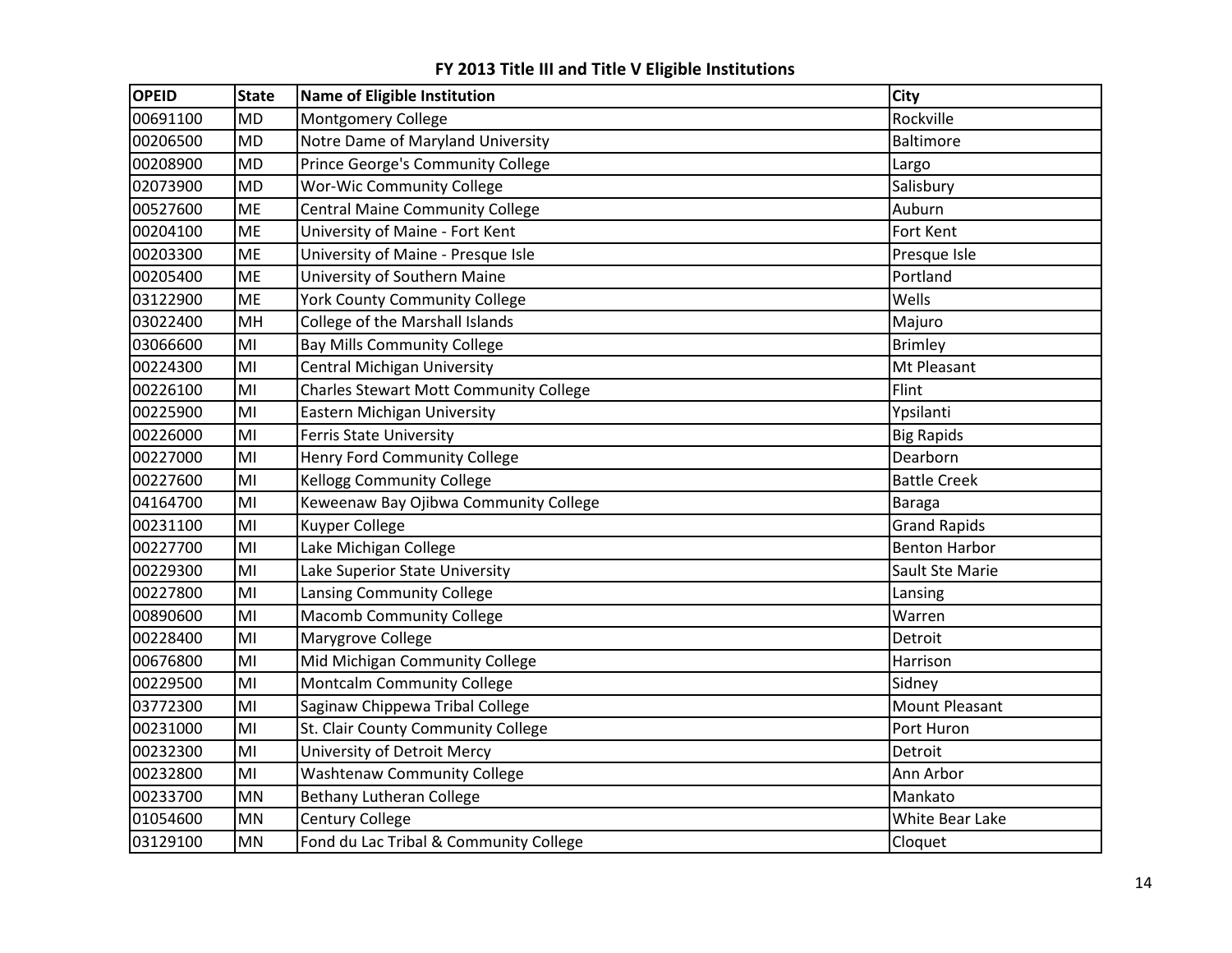| <b>OPEID</b> | <b>State</b> | Name of Eligible Institution                                   | City                       |
|--------------|--------------|----------------------------------------------------------------|----------------------------|
| 00974000     | MN           | <b>Inver Hills Community College</b>                           | <b>Inver Grove Heights</b> |
| 00575700     | <b>MN</b>    | Lake Superior College                                          | Duluth                     |
| 03096400     | MN           | Leech Lake Tribal College                                      | Cass Lake                  |
| 00554100     | MN           | Minnesota State and Community Technical College                | <b>Fergus Falls</b>        |
| 00237000     | <b>MN</b>    | North Hennepin Community College                               | <b>Brooklyn Park</b>       |
| 00553500     | <b>MN</b>    | <b>Pine Technical College</b>                                  | Pine City                  |
| 00238900     | MN           | University of Minnesota - Morris                               | Morris                     |
| 03921400     | <b>MN</b>    | White Earth Tribal and Community College                       | Mahnomen                   |
| 00244900     | <b>MO</b>    | Avila College                                                  | Kansas City                |
| 00245600     | <b>MO</b>    | Columbia College                                               | Columbia                   |
| 00886200     | <b>MO</b>    | <b>East Central College</b>                                    | Union                      |
| 00248400     | <b>MO</b>    | <b>Metropolitan Community College</b>                          | Kansas City                |
| 00248447     | <b>MO</b>    | Metropolitan Community College - Penn Valley                   | Kansas City                |
| 00248445     | <b>MO</b>    | Metropolitan Community Colleges - Blue River Community College | Independence               |
| 00248800     | <b>MO</b>    | Missouri Southern State University                             | Joplin                     |
| 00250300     | <b>MO</b>    | Missouri State University                                      | Springfield                |
| 00247100     | <b>MO</b>    | Saint Louis Community College                                  | Saint Louis                |
| 00250100     | <b>MO</b>    | Southeast Missouri State University                            | Cape Girardeau             |
| 00251900     | <b>MO</b>    | University of Missouri - Saint Louis                           | St. Louis                  |
| 00252200     | <b>MO</b>    | <b>Wentworth Military Academy</b>                              | Lexington                  |
| 00239700     | <b>MS</b>    | <b>Belhaven College</b>                                        | Jackson                    |
| 00240400     | <b>MS</b>    | <b>East Central Community College</b>                          | Decatur                    |
| 00240700     | <b>MS</b>    | <b>Hinds Community College</b>                                 | Raymond                    |
| 00240800     | <b>MS</b>    | <b>Holmes Community College</b>                                | Goodman                    |
| 00241100     | <b>MS</b>    | Jones County Junior College                                    | Ellisville                 |
| 00241600     | <b>MS</b>    | Mississippi Delta Community College                            | Moorhead                   |
| 00242200     | <b>MS</b>    | Mississippi University for Women                               | Columbus                   |
| 00244700     | <b>MS</b>    | William Carey College                                          | Hattiesburg                |
| 02510600     | MT           | <b>Blackfeet Community College</b>                             | <b>Browning</b>            |
| 00252600     | MT           | <b>Carroll College</b>                                         | Helena                     |
| 00252900     | MT           | Dawson Community College                                       | Glendive                   |
| 02545200     | MT           | <b>Dull Knife Memorial College</b>                             | Lame Deer                  |
| 02517500     | <b>MT</b>    | Fort Belknap College                                           | Harlem                     |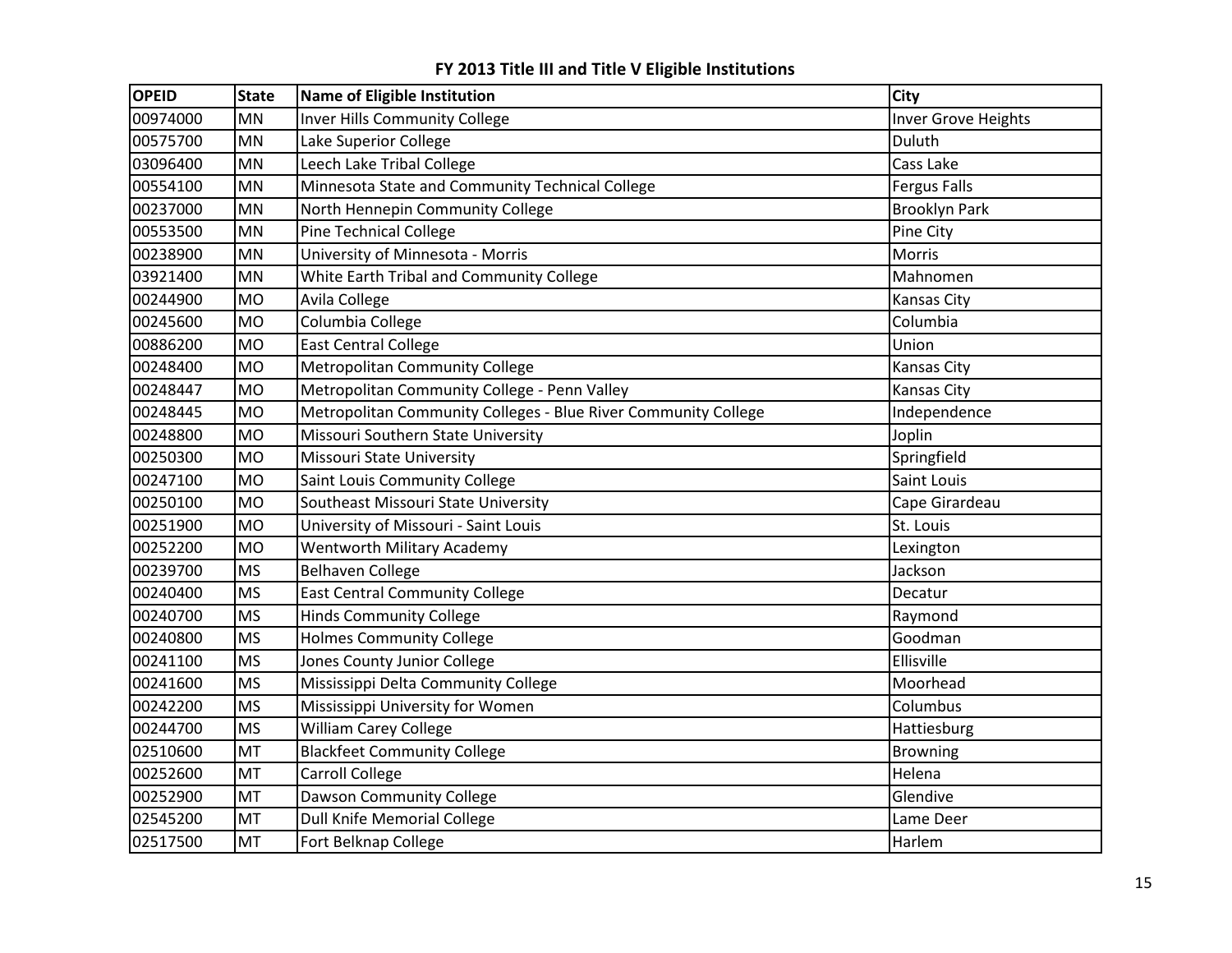| <b>OPEID</b> | <b>State</b> | Name of Eligible Institution                    | <b>City</b>        |
|--------------|--------------|-------------------------------------------------|--------------------|
| 02343000     | <b>MT</b>    | Fort Peck Community College                     | Poplar             |
| 00931400     | MT           | Great Falls College Montana State University    | <b>Great Falls</b> |
| 00757000     | <b>MT</b>    | Helena College University of Montana            | Helena             |
| 02286600     | MT           | Little Big Horn College                         | Crow Agency        |
| 00253000     | <b>MT</b>    | Montana State University - Billings             | <b>Billings</b>    |
| 00253200     | MT           | Montana State University - Bozeman              | Bozeman            |
| 02143400     | MT           | Salish Kootenai College                         | Pablo              |
| 02610900     | MT           | <b>Stone Child College</b>                      | <b>Box Elder</b>   |
| 00403300     | <b>NC</b>    | Asheville Buncombe Technical Community College  | Asheville          |
| 00855800     | NC           | <b>Beaufort County Community College</b>        | Washington         |
| 00531800     | <b>NC</b>    | Catawba Valley Community College                | Hickory            |
| 00291500     | <b>NC</b>    | Central Piedmont Community College              | Charlotte          |
| 00291900     | <b>NC</b>    | Davidson County Community College               | Lexington          |
| 00544800     | <b>NC</b>    | <b>Durham Technical Community College</b>       | Durham             |
| 00292300     | <b>NC</b>    | <b>East Carolina University</b>                 | Greenville         |
| 00885500     | NC           | <b>Edgecombe Community College</b>              | Tarboro            |
| 00764000     | <b>NC</b>    | <b>Fayetteville Technical Community College</b> | Fayetteville       |
| 00531700     | <b>NC</b>    | <b>Forsyth Technical Community College</b>      | Winston-Salem      |
| 00483800     | <b>NC</b>    | <b>Guilford Technical Community College</b>     | Jamestown          |
| 00798600     | <b>NC</b>    | <b>Halifax Community College</b>                | Weldon             |
| 00768700     | <b>NC</b>    | James Sprunt Community College                  | Kenansville        |
| 00294000     | <b>NC</b>    | Lenoir Community College                        | Kinston            |
| 00294300     | <b>NC</b>    | Louisburg College                               | Louisburg          |
| 00798800     | <b>NC</b>    | <b>Martin Community College</b>                 | Williamston        |
| 00808500     | <b>NC</b>    | McDowell Technical Community College            | Marion             |
| 00294500     | <b>NC</b>    | Meredith College                                | Raleigh            |
| 02280900     | <b>NC</b>    | Mid-Atlantic Christian University               | Elizabeth City     |
| 00294900     | <b>NC</b>    | Mount Olive College                             | Mount Olive        |
| 00295100     | <b>NC</b>    | North Carolina Wesleyan College                 | <b>Rocky Mount</b> |
| 00295500     | <b>NC</b>    | <b>Pfeiffer University</b>                      | Misenheimer        |
| 00406200     | <b>NC</b>    | <b>Pitt Community College</b>                   | Winterville        |
| 00295700     | <b>NC</b>    | Queens University of Charlotte                  | Charlotte          |
| 00544700     | <b>NC</b>    | <b>Randolph Community College</b>               | Asheboro           |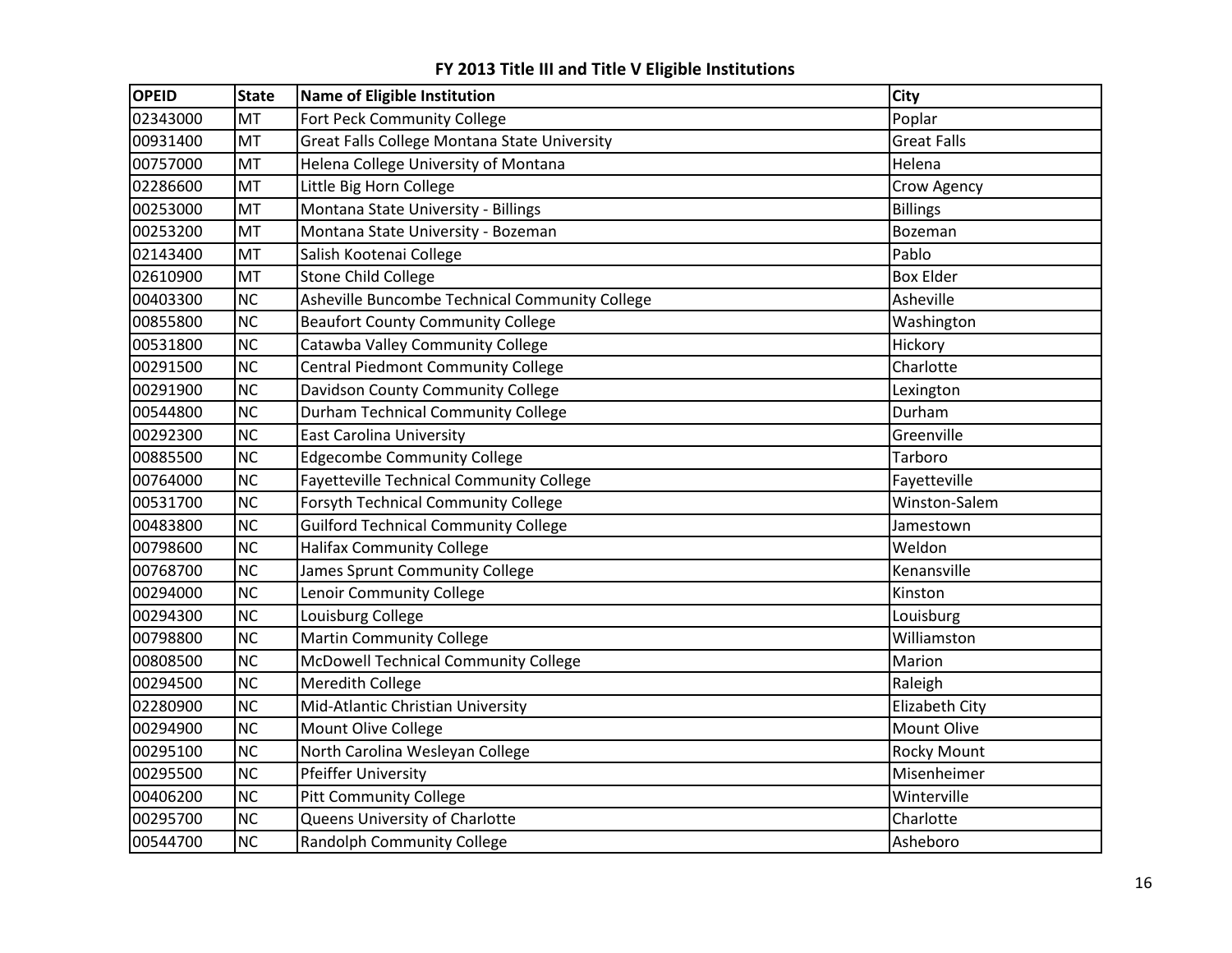| <b>OPEID</b> | <b>State</b> | <b>Name of Eligible Institution</b>                 | City                |
|--------------|--------------|-----------------------------------------------------|---------------------|
| 00861200     | <b>NC</b>    | <b>Robeson Community College</b>                    | Lumberton           |
| 00296100     | NC           | <b>Sandhills Community College</b>                  | Pinehurst           |
| 00798500     | <b>NC</b>    | South Piedmont Community College                    | Polkton             |
| 01119400     | NC           | <b>Stanly Community College</b>                     | Albemarle           |
| 00943000     | <b>NC</b>    | <b>Tri-County Community College</b>                 | Murphy              |
| 00298300     | NC           | <b>Wilkes Community College</b>                     | Wilkesboro          |
| 02236500     | <b>ND</b>    | Cankdeska Cikana (Little Hoop) Community College    | Fort Totten         |
| 00298900     | <b>ND</b>    | <b>Dickinson State University</b>                   | Dickinson           |
| 02553700     | <b>ND</b>    | Fort Berthold Community College                     | New Town            |
| 00299100     | <b>ND</b>    | Lake Region State College                           | Devils Lake         |
| 00299300     | <b>ND</b>    | <b>Mayville State University</b>                    | Mayville            |
| 00299600     | <b>ND</b>    | North Dakota State College of Science               | Wahpeton            |
| 02188200     | <b>ND</b>    | <b>Sitting Bull College</b>                         | <b>Fort Yates</b>   |
| 02301100     | <b>ND</b>    | <b>Turtle Mountain Community College</b>            | <b>Belcourt</b>     |
| 02242900     | <b>ND</b>    | <b>United Tribes Technical College</b>              | <b>Bismarck</b>     |
| 00300700     | <b>ND</b>    | Williston State College                             | Williston           |
| 00254200     | <b>NE</b>    | Creighton University                                | Omaha               |
| 03323300     | <b>NE</b>    | Little Priest Tribal College                        | Winnebago           |
| 01258600     | <b>NE</b>    | Metropolitan Community College                      | Omaha               |
| 00255300     | <b>NE</b>    | <b>Midland University</b>                           | Fremont             |
| 00255700     | <b>NE</b>    | Mid-Plains Community College                        | North Platte        |
| 02550800     | <b>NE</b>    | Nebraska Indian Community College                   | Macy                |
| 02508300     | <b>NE</b>    | Southeast Community College Area                    | Lincoln             |
| 00259600     | <b>NJ</b>    | <b>Atlantic Community College</b>                   | <b>Mays Landing</b> |
| 00473600     | <b>NJ</b>    | <b>Bergen Community College</b>                     | Paramus             |
| 00259700     | <b>NJ</b>    | <b>Bloomfield College</b>                           | Bloomfield          |
| 00773000     | <b>NJ</b>    | <b>Burlington County College - Pemberton Campus</b> | Pemberton           |
| 00686500     | <b>NJ</b>    | <b>Camden County College</b>                        | Blackwood           |
| 00710700     | NJ           | <b>Essex County College</b>                         | Newark              |
| 00261000     | <b>NJ</b>    | <b>Felician College</b>                             | Lodi                |
| 00260800     | <b>NJ</b>    | <b>Georgian Court University</b>                    | Lakewood            |
| 01295400     | NJ           | <b>Hudson County Community College</b>              | Jersey City         |
| 00474000     | <b>NJ</b>    | <b>Mercer County Community College</b>              | Trenton             |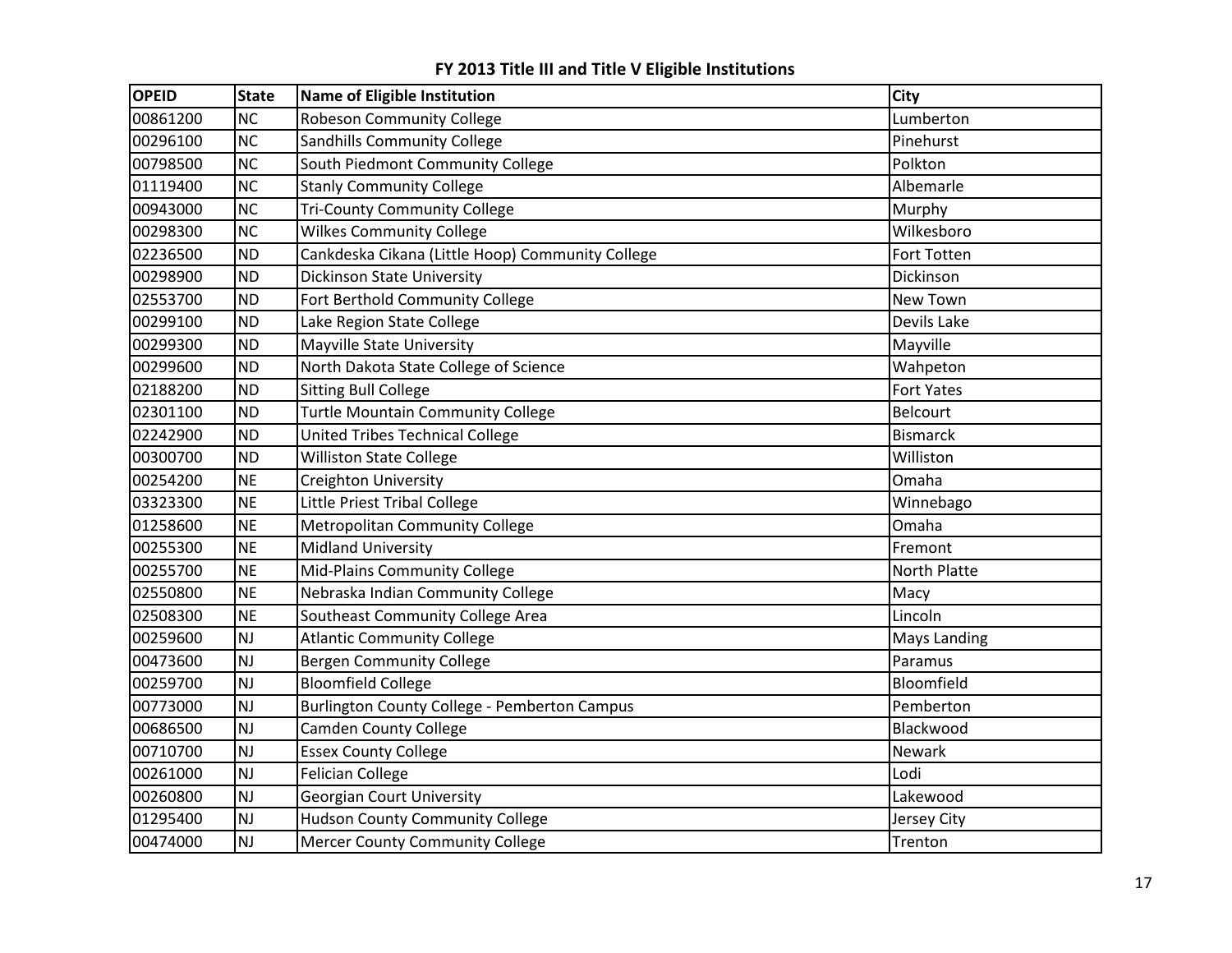| <b>OPEID</b> | <b>State</b> | Name of Eligible Institution                                       | <b>City</b>        |
|--------------|--------------|--------------------------------------------------------------------|--------------------|
| 00261500     | <b>NJ</b>    | Middlesex County College                                           | Edison             |
| 00261300     | NJ           | New Jersey City University                                         | Jersey City        |
| 00262100     | NJ           | New Jersey Institute of Technology                                 | Newark             |
| 00999400     | <b>NJ</b>    | Passaic County Community College                                   | Paterson           |
| 00773100     | <b>NJ</b>    | Raritan Valley Community College                                   | North Branch       |
| 00263800     | <b>NJ</b>    | Saint Peter's University                                           | Jersey City        |
| 00546100     | NJ           | <b>Salem Community College</b>                                     | Carneys Point      |
| 00474200     | <b>NM</b>    | Central New Mexico Community College                               | Albuquerque        |
| 00474300     | <b>NM</b>    | <b>Clovis Community College</b>                                    | Clovis             |
| 02146400     | <b>NM</b>    | Institute of American Indian & Alaska Native Culture & Arts Design | Santa Fe           |
| 02357600     | <b>NM</b>    | Navajo Technical College                                           | Crownpoint         |
| 00265400     | <b>NM</b>    | New Mexico Institute of Mining & Technology                        | Socorro            |
| 00265500     | <b>NM</b>    | New Mexico Junior College                                          | Hobbs              |
| 00265702     | <b>NM</b>    | New Mexico State University - Dona Ana                             | Las Cruces         |
| 00265700     | <b>NM</b>    | <b>New Mexico State University</b>                                 | Las Cruces         |
| 00265701     | <b>NM</b>    | New Mexico State University - Alamogordo                           | Alamogordo         |
| 00265704     | <b>NM</b>    | New Mexico State University - Grants                               | Grants             |
| 00265703     | <b>NM</b>    | New Mexico State University Carlsbad                               | Carlsbad           |
| 02083900     | <b>NM</b>    | Northern New Mexico Community College                              | Espanola           |
| 02511000     | <b>NM</b>    | Southwestern Indian Polytechnic Institute                          | Albuquerque        |
| 00266300     | <b>NM</b>    | <b>University of New Mexico</b>                                    | Albuquerque        |
| 00266301     | <b>NM</b>    | University Of New Mexico Gallup                                    | Gallup             |
| 00266303     | <b>NM</b>    | University of New Mexico Los Alamos                                | Los Alamos         |
| 00266304     | <b>NM</b>    | University Of New Mexico Taos                                      | Ranchos de Taos    |
| 00266302     | <b>NM</b>    | University of New Mexico - Valencia Campus                         | Los Lunas          |
| 00265000     | <b>NM</b>    | University of the Southwest                                        | Hobbs              |
| 00266400     | <b>NM</b>    | <b>Western New Mexico University</b>                               | <b>Silver City</b> |
| 00697700     | <b>NV</b>    | <b>Great Basin College</b>                                         | Elko               |
| 04114300     | <b>NV</b>    | Nevada State College                                               | Henderson          |
| 02107700     | <b>NV</b>    | <b>Truckee Meadows Community College</b>                           | Reno               |
| 00256900     | <b>NV</b>    | University of Nevada - Las Vegas                                   | Las Vegas          |
| 01036300     | <b>NV</b>    | Western Nevada College                                             | Carson City        |
| 00266600     | <b>NY</b>    | Adelphi University                                                 | <b>Garden City</b> |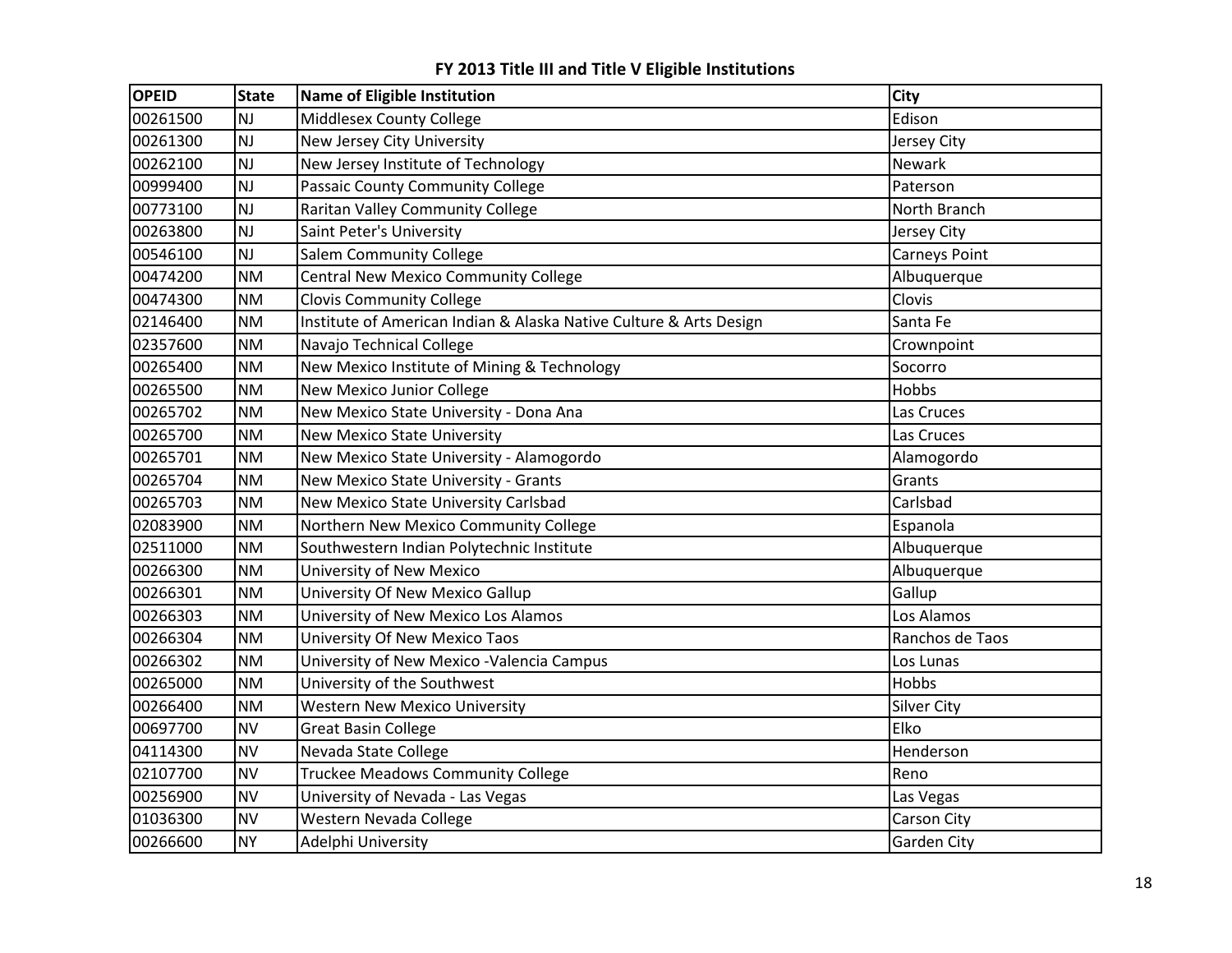| <b>OPEID</b> | <b>State</b> | <b>Name of Eligible Institution</b>                                    | City                |
|--------------|--------------|------------------------------------------------------------------------|---------------------|
| 02106800     | <b>NY</b>    | <b>Bramson ORT College</b>                                             | <b>Forest Hills</b> |
| 00286200     | <b>NY</b>    | <b>Broome Community College</b>                                        | Binghamton          |
| 00268800     | <b>NY</b>    | City College of New York - CUNY                                        | New York            |
| 00678700     | <b>NY</b>    | <b>Clinton Community College - SUNY</b>                                | Plattsburgh         |
| 00270300     | <b>NY</b>    | College of Mount Saint Vincent                                         | <b>Bronx</b>        |
| 00270400     | <b>NY</b>    | College of New Rochelle                                                | New Rochelle        |
| 00286300     | <b>NY</b>    | Corning Community College - SUNY                                       | Corning             |
| 00727300     | <b>NY</b>    | <b>CUNY Bernard M Baruch</b>                                           | New York            |
| 00269100     | <b>NY</b>    | CUNY Borough of Manhattan Community College                            | New York            |
| 00268900     | <b>NY</b>    | <b>CUNY Hunter College</b>                                             | New York            |
| 00269300     | <b>NY</b>    | CUNY John Jay College of Criminal Justice                              | New York            |
| 01005100     | <b>NY</b>    | <b>CUNY LaGuardia Community College</b>                                | Long Island City    |
| 00702200     | <b>NY</b>    | <b>CUNY Lehman College</b>                                             | <b>Bronx</b>        |
| 00269000     | <b>NY</b>    | <b>CUNY Queens College</b>                                             | Flushing            |
| 00475900     | <b>NY</b>    | <b>CUNY York College</b>                                               | Jamaica             |
| 00280800     | <b>NY</b>    | Daemen College                                                         | Amherst             |
| 00271200     | <b>NY</b>    | D'Youville College                                                     | <b>Buffalo</b>      |
| 00753200     | <b>NY</b>    | Finger Lakes Community College - SUNY                                  | Canandaigua         |
| 00286800     | <b>NY</b>    | <b>Hudson Valley Community College</b>                                 | Troy                |
| 00287000     | <b>NY</b>    | Jefferson Community College                                            | Watertown           |
| 00274400     | <b>NY</b>    | Keuka College                                                          | Keuka Park          |
| 00275100     | <b>NY</b>    | Long Island University                                                 | Greenvale           |
| 00276000     | <b>NY</b>    | Manhattanville College                                                 | Purchase            |
| 00277200     | <b>NY</b>    | Mercy College                                                          | Dobbs Ferry         |
| 00976900     | <b>NY</b>    | Metropolitan College of New York                                       | <b>New York</b>     |
| 00287100     | <b>NY</b>    | Mohawk Valley Community College - SUNY Office of Community College     | Utica               |
| 00277500     | <b>NY</b>    | <b>Molloy College</b>                                                  | Rockville Centre    |
| 00269600     | <b>NY</b>    | New York City College of Technology of the City University of New York | Brooklyn            |
| 00278200     | <b>NY</b>    | New York Institute of Technology                                       | Old Westbury        |
| 00287400     | <b>NY</b>    | Niagara County Community College                                       | Sanborn             |
| 00278800     | <b>NY</b>    | Niagara University                                                     | Niagara University  |
| 00279800     | <b>NY</b>    | Pratt Institute                                                        | Brooklyn            |
| 00269700     | <b>NY</b>    | Queensborough Community College - CUNY                                 | Bayside             |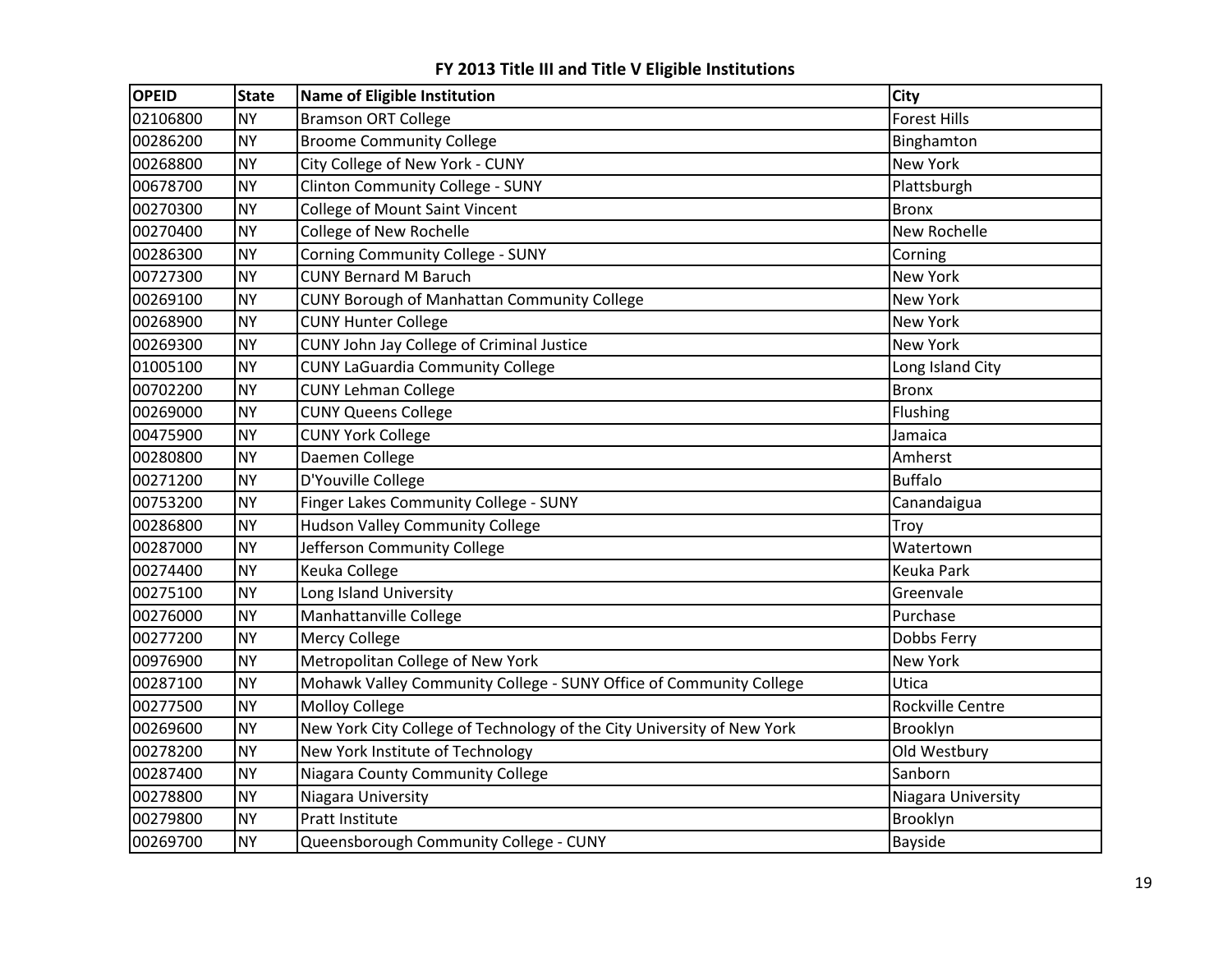| <b>OPEID</b> | <b>State</b> | <b>Name of Eligible Institution</b>             | <b>City</b>             |
|--------------|--------------|-------------------------------------------------|-------------------------|
| 00282000     | <b>NY</b>    | Saint Francis College                           | <b>Brooklyn Heights</b> |
| 00282300     | <b>NY</b>    | Saint John's University                         | Jamaica                 |
| 00678500     | <b>NY</b>    | <b>Schenectady County Community College</b>     | Schenectady             |
| 00281600     | <b>NY</b>    | Siena College                                   | Loudonville             |
| 00287900     | <b>NY</b>    | Sullivan County Community College - SUNY        | Loch Sheldrake          |
| 00284200     | <b>NY</b>    | <b>SUNY College at Buffalo</b>                  | <b>Buffalo</b>          |
| 00285500     | <b>NY</b>    | SUNY College of Technology at Canton            | Canton                  |
| 01028600     | <b>NY</b>    | <b>SUNY Empire State College</b>                | Saratoga Springs        |
| 00286700     | <b>NY</b>    | <b>SUNY Fulton-Montgomery Community College</b> | Johnstown               |
| 00288100     | <b>NY</b>    | <b>SUNY Westchester Community College</b>       | Valhalla                |
| 00281200     | <b>NY</b>    | <b>Trocaire College</b>                         | <b>Buffalo</b>          |
| 00266500     | <b>NY</b>    | Vaughn College of Aeronautics and Technology    | Flushing                |
| 00289600     | <b>NY</b>    | Villa Maria College of Buffalo                  | <b>Buffalo</b>          |
| 00994100     | OH           | <b>Belmont College</b>                          | St. Clairsville         |
| 00303900     | OH           | Columbus College of Art & Design                | Columbus                |
| 00304000     | OH           | Cuyahoga Community College                      | Cleveland               |
| 01275000     | OH           | <b>Edison Community College</b>                 | Piqua                   |
| 00304900     | OH           | <b>Hiram College</b>                            | Hiram                   |
| 00759800     | OH           | <b>Hocking Technical College</b>                | Nelsonville             |
| 00727500     | OH           | Jefferson Community College                     | Steubenville            |
| 00680400     | OH           | Lake County Community College District          | Kirtland                |
| 00306600     | OH           | Lake Erie College                               | Painesville             |
| 00306800     | OH           | Lorain County Community College                 | Elyria                  |
| 03097000     | OH           | Mercy College of Northwest Ohio                 | Toledo                  |
| 00708500     | OH           | Mount Vernon Nazarene University                | Mount Vernon            |
| 00531300     | OH           | North Central State College                     | Mansfield               |
| 00867700     | OH           | Northwest State Community College               | Archbold                |
| 00311900     | OH           | <b>Sinclair Community College</b>               | Dayton                  |
| 01088100     | OH           | <b>Stark State College of Technology</b>        | North Canton            |
| 00312100     | OH           | <b>Tiffin University</b>                        | Tiffin                  |
| 01092300     | OH           | Union Institute & University                    | Cincinnati              |
| 00304500     | OH           | University of Findlay (The)                     | Findlay                 |
| 01045300     | OH           | <b>Washington State Community College</b>       | Marietta                |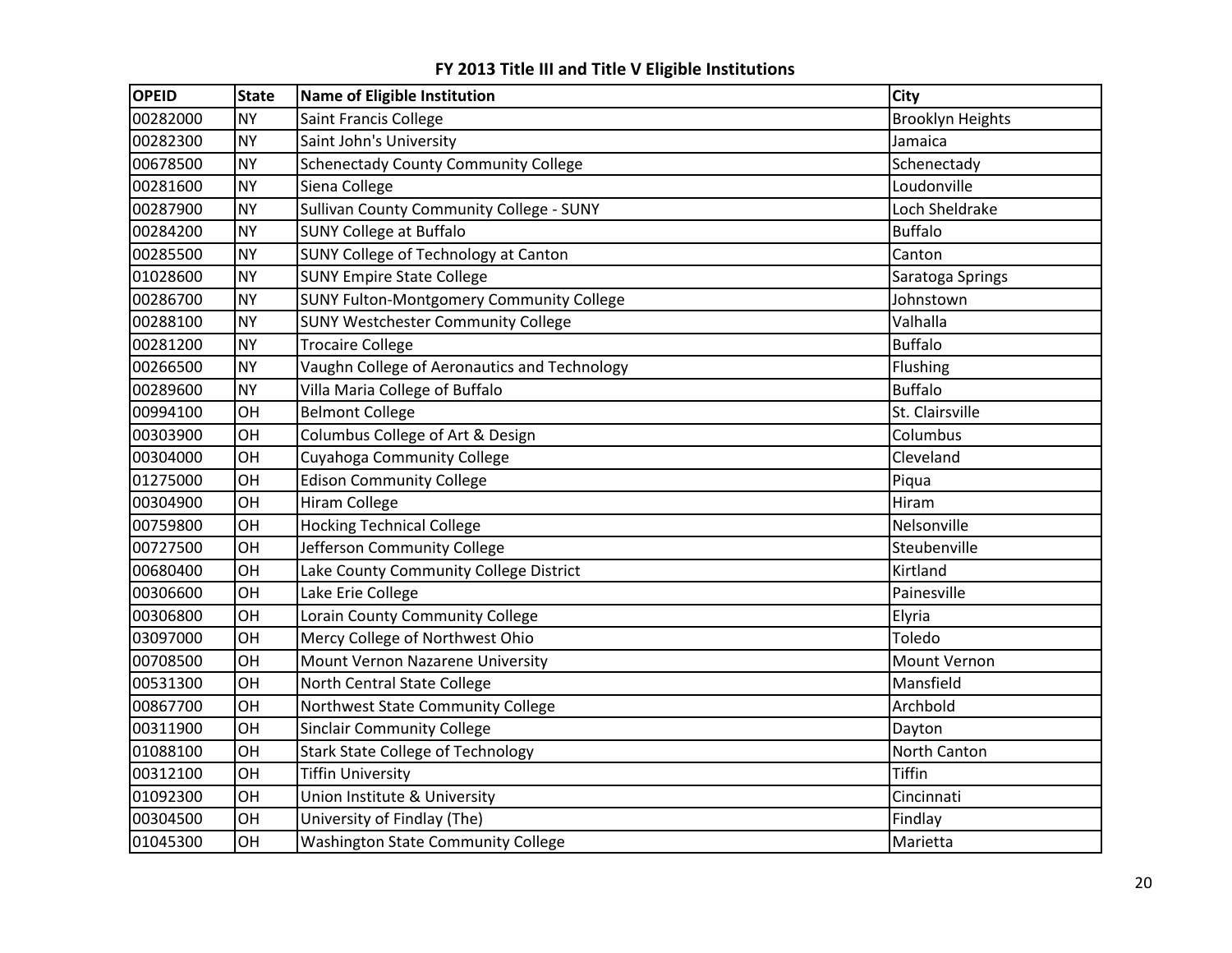| <b>OPEID</b> | <b>State</b> | <b>Name of Eligible Institution</b>              | <b>City</b>         |
|--------------|--------------|--------------------------------------------------|---------------------|
| 00314200     | OH           | <b>Wilmington College</b>                        | Wilmington          |
| 00314500     | OH           | Youngstown State University                      | Youngstown          |
| 00813300     | OH           | Zane State College                               | Zanesville          |
| 00314700     | OK           | <b>Bacone College</b>                            | Muskogee            |
| 00315000     | OK           | <b>Cameron University</b>                        | Lawton              |
| 00317600     | OK           | Carl Albert State College                        | Poteau              |
| 00315300     | OK           | <b>Connors State College</b>                     | Warner              |
| 00315400     | OK           | <b>East Central University</b>                   | Ada                 |
| 00694200     | OK           | Mid-America Christian University                 | Oklahoma City       |
| 00315800     | OK           | <b>Murray State College</b>                      | Tishomingo          |
| 00316100     | OK           | Northeastern State University                    | Tahlequah           |
| 00316200     | OK           | Northern Oklahoma College                        | Tonkawa             |
| 01039100     | OK           | Oklahoma City Community College                  | Oklahoma City       |
| 00398500     | OK           | <b>Oral Roberts University</b>                   | Tulsa               |
| 00315600     | OK           | <b>Redlands Community College</b>                | El Reno             |
| 00316800     | OK           | <b>Rogers University</b>                         | Claremore           |
| 00918500     | OK           | Rose State College                               | <b>Midwest City</b> |
| 00318300     | OK           | Saint Gregory's University                       | Shawnee             |
| 00317800     | OK           | Seminole State College                           | Seminole            |
| 00317900     | OK           | Southeastern Oklahoma State University           | Durant              |
| 04224900     | OK           | The College of the Muscogee Nation/Single Campus | Okmulgee            |
| 00976300     | OK           | <b>Tulsa Community College</b>                   | Tulsa               |
| 00315200     | OK           | University of Central Oklahoma                   | Edmond              |
| 00316700     | OK           | University of Science & Arts of Oklahoma         | Chickasha           |
| 00318600     | <b>OR</b>    | <b>Blue Mountain Community College</b>           | Pendleton           |
| 00487800     | OR           | <b>Clackamas Community College</b>               | Oregon City         |
| 00318900     | <b>OR</b>    | <b>Clatsop Community College</b>                 | Astoria             |
| 00693800     | <b>OR</b>    | Linn-Benton Community College                    | Albany              |
| 00321200     | OR           | <b>Pacific University</b>                        | <b>Forest Grove</b> |
| 01018200     | OR           | <b>Rogue Community College</b>                   | <b>Grants Pass</b>  |
| 00322000     | OR           | Southwestern Oregon Community College            | Coos Bay            |
| 04194900     | <b>OR</b>    | <b>Tillamook Bay Community College</b>           | Tillamook           |
| 00322100     | OR           | <b>Treasure Valley Community College</b>         | Ontario             |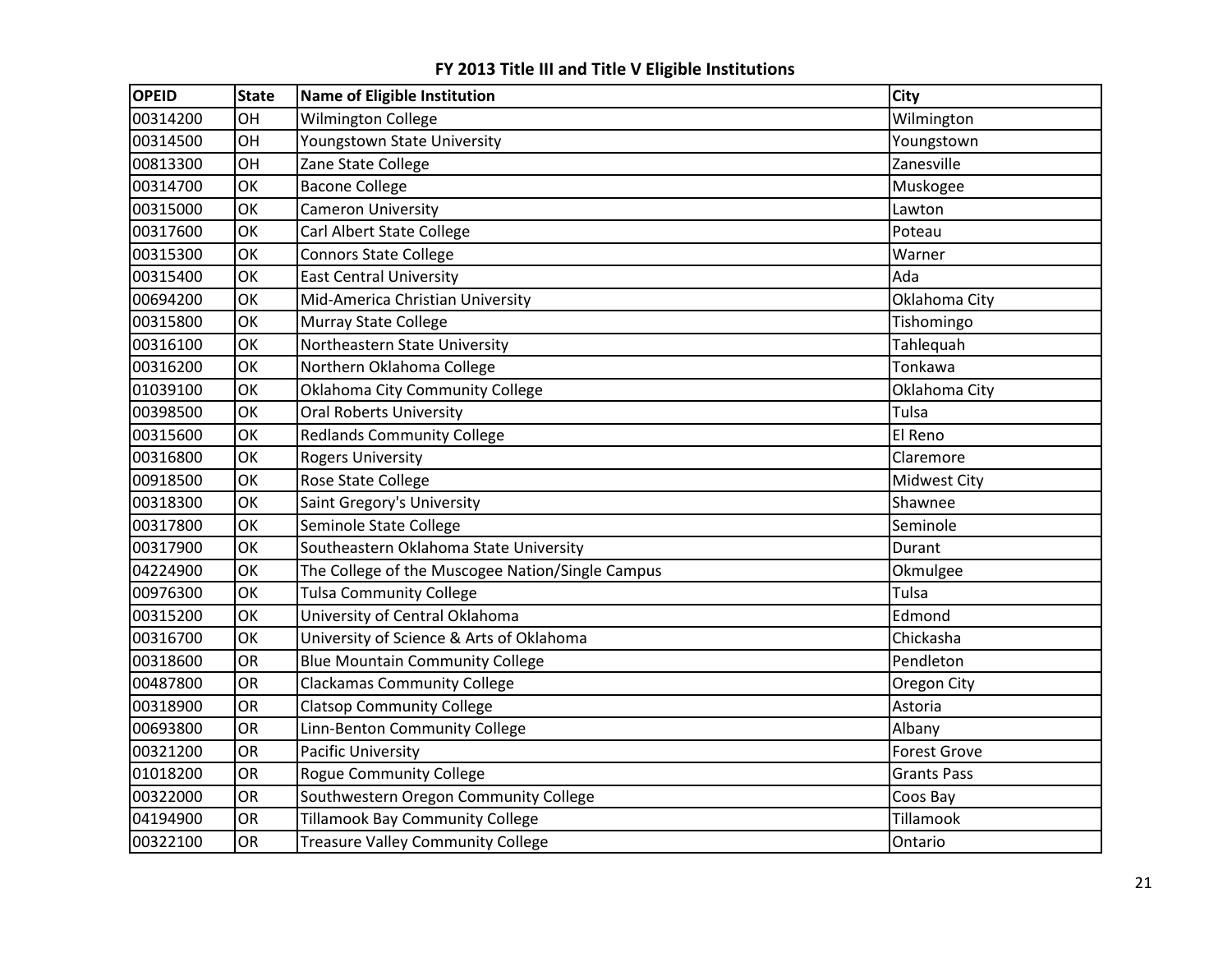| <b>OPEID</b> | <b>State</b> | Name of Eligible Institution                 | City                 |
|--------------|--------------|----------------------------------------------|----------------------|
| 00322200     | <b>OR</b>    | <b>Umpqua Community College</b>              | Roseburg             |
| 00322500     | OR           | <b>Warner Pacific College</b>                | Portland             |
| 00320900     | OR           | <b>Western Oregon University</b>             | Monmouth             |
| 00322900     | PA           | Albright College                             | Reading              |
| 00323300     | PA           | Alvernia University                          | Reading              |
| 00324100     | PA           | Cabrini College                              | Radnor               |
| 00324400     | PA           | Chatham University                           | Pittsburgh           |
| 00324500     | PA           | <b>Chestnut Hill College</b>                 | Philadelphia         |
| 00331800     | PA           | Clarion University of Pennsylvania           | Clarion              |
| 00324900     | PA           | Community College of Philadelphia            | Philadelphia         |
| 00327300     | PA           | Harrisburg Area Community College            | Harrisburg           |
| 00328300     | PA           | Lackawanna College                           | Scranton             |
| 00445200     | PA           | Montgomery County Community College          | <b>Blue Bell</b>     |
| 00330900     | PA           | Peirce College                               | Philadelphia         |
| 03180400     | PA           | Pennsylvania Highlands Community College     | Johnstown            |
| 01038800     | PA           | <b>Reading Area Community College</b>        | Reading              |
| 00336000     | PA           | <b>Rosemont College</b>                      | Rosemont             |
| 00332700     | PA           | <b>Slippery Rock University</b>              | <b>Slippery Rock</b> |
| 01017600     | PA           | <b>Westmoreland County Community College</b> | Youngwood            |
| 00339600     | PA           | <b>Wilson College</b>                        | Chambersburg         |
| 01194100     | PR           | American University of Puerto Rico           | Bayamon              |
| 03544300     | PR           | <b>Atenas College</b>                        | Manati               |
| 02505400     | PR           | <b>Atlantic College</b>                      | Guaynabo             |
| 00502200     | PR           | <b>Bayamon Central University</b>            | Bayamon              |
| 01252500     | PR           | Caribbean University                         | Bayamon              |
| 01072400     | PR           | Carlos Albizu University San Juan Campus     | San Juan             |
| 01056700     | PR           | Colegio Universitario de San Juan            | San Juan             |
| 01081900     | PR           | Conservatorio De Musica De Puerto Rico       | San Juan             |
| 02340600     | PR           | <b>Humacao Community College</b>             | Humacao              |
| 00393804     | PR           | Inter American University - Aguadilla        | San Juan             |
| 00393805     | PR           | Inter American University - Arecibo          | San Juan             |
| 00393806     | PR           | Inter American University - Barranquitas     | San Juan             |
| 00393811     | PR           | Inter American University - Bayamon          | San Juan             |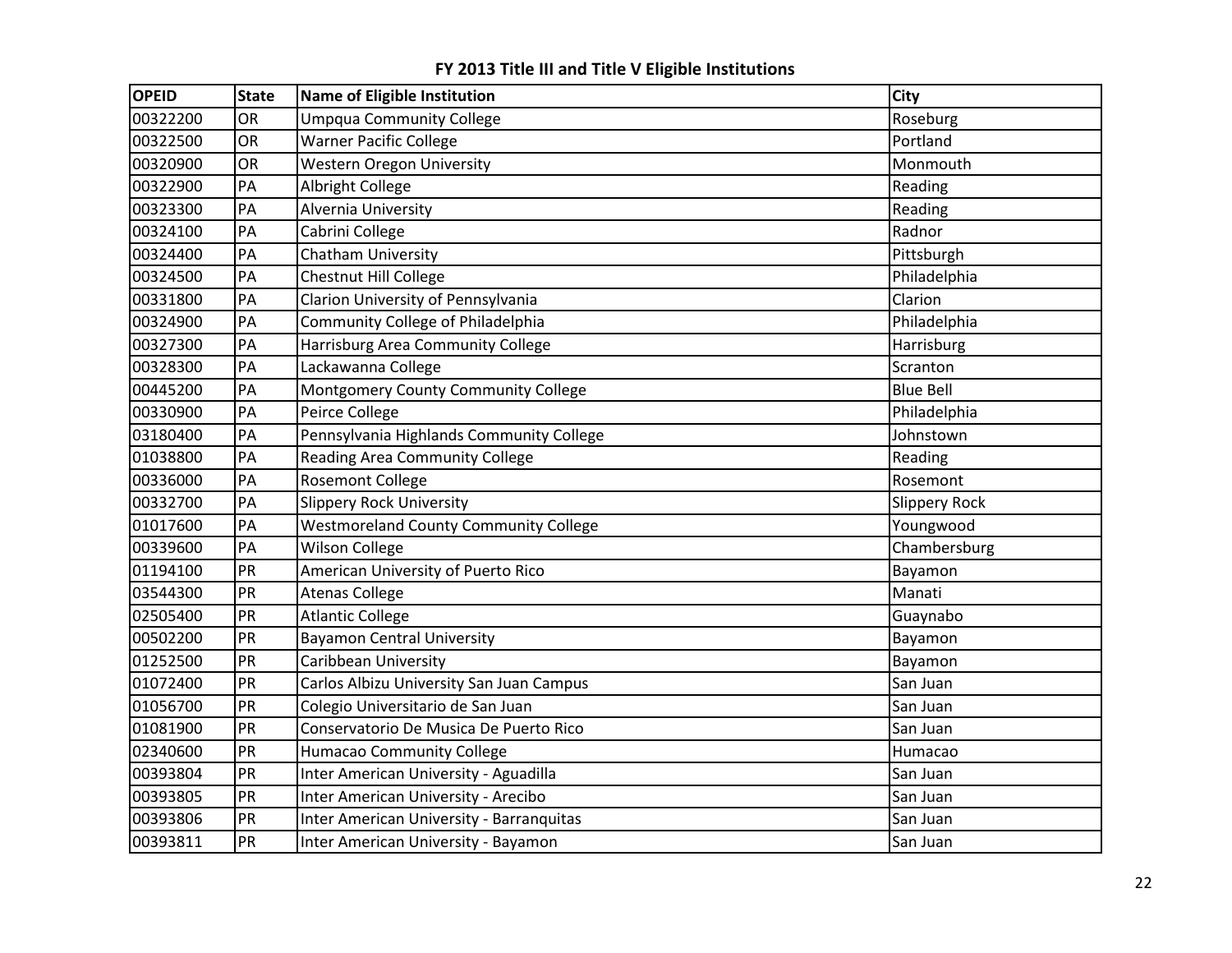| <b>OPEID</b> | <b>State</b>   | Name of Eligible Institution                            | City               |
|--------------|----------------|---------------------------------------------------------|--------------------|
| 00393807     | PR             | Inter American University - Fajardo                     | San Juan           |
| 00393808     | PR             | Inter American University - Guayama                     | San Juan           |
| 00393802     | PR             | Inter American University of Puerto Rico - Metropolitan | San Juan           |
| 00393809     | PR             | <b>Inter American University - Ponce</b>                | San Juan           |
| 00393803     | PR             | Inter American University - San German                  | San Juan           |
| 03112100     | PR             | John Dewey College                                      | Hato Rey           |
| 00393600     | PR             | Pontifical Catholic UPR (The)                           | Ponce              |
| 00393601     | PR             | Pontifical Catholic UPR (The) - Arecibo                 | Arecibo            |
| 00393603     | PR             | Pontifical Catholic UPR (The) - Mayaguez                | Mayaguez           |
| 00501900     | PR             | Universidad Adventista De Las Antillas                  | Mayaguez           |
| 02163300     | PR             | Universidad Central del Caribe                          | Bayamon            |
| 00394100     | PR             | Universidad Del Este                                    | Carolina           |
| 00393700     | PR             | Universidad del Sagrado Corazon                         | San Juan           |
| 01171900     | PR             | Universidad Del Turabo                                  | Gurabo             |
| 02587500     | PR             | Universidad Metropolitana                               | San Juan           |
| 03531300     | PR             | Universidad Pentecostal Mizpa                           | <b>Rio Piedras</b> |
| 02100000     | PR             | Universidad Politecnica de Puerto Rico                  | San Juan           |
| 00394206     | PR             | University of Puerto Rico - Aguadilla                   | Aguadilla          |
| 00394204     | PR             | University of Puerto Rico - Cayey                       | Cayey              |
| 00394205     | PR             | University of Puerto Rico - Humacao                     | Humacao            |
| 00394201     | PR             | University of Puerto Rico - Rio Piedras Campus          | San Juan           |
| 01092200     | PR             | University of Puerto Rico - Utuado                      | Utuado             |
| 00394210     | PR             | University of Puerto Rico in Ponce                      | Ponce              |
| 00394209     | PR             | University of Puerto Rico ACR Carolina Regional College | Carolina           |
| 00394202     | PR             | University of Puerto Rico Mayaguez                      | Mayaguez           |
| 00394207     | PR             | University of Puerto Rico- Rico Arecibo                 | Arecibo            |
| 00340800     | R <sub>l</sub> | Community College of Rhode Island                       | Warwick            |
| 00399500     | <b>SC</b>      | Central Carolina Technical College                      | Sumter             |
| 00343000     | <b>SC</b>      | Columbia College                                        | Columbia           |
| 00343100     | <b>SC</b>      | <b>Converse College</b>                                 | Spartanburg        |
| 00399000     | SC             | Florence - Darlington Technical College                 | Florence           |
| 00922600     | <b>SC</b>      | <b>Francis Marion University</b>                        | Florence           |
| 00399300     | <b>SC</b>      | <b>Midlands Technical College</b>                       | West Columbia      |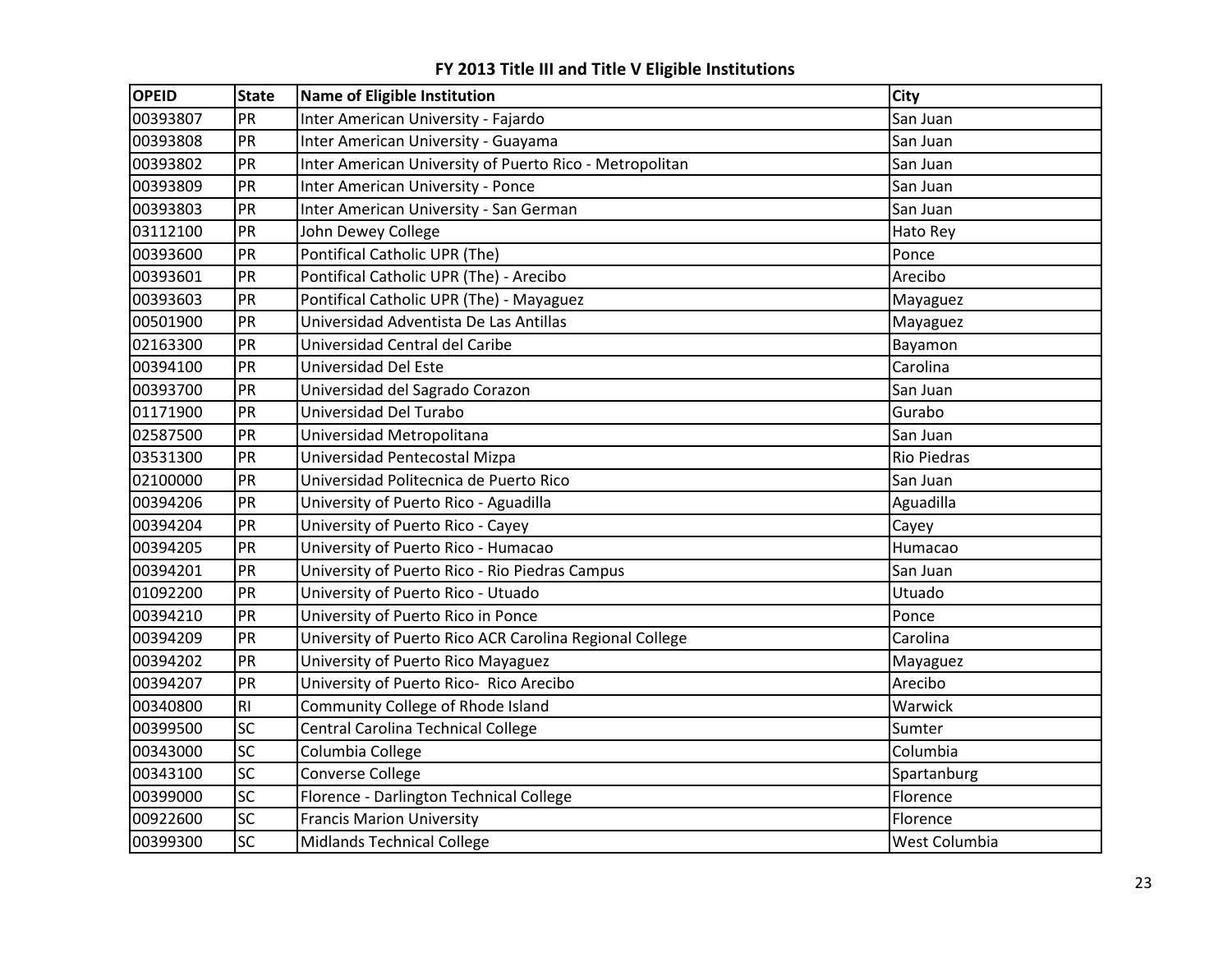| <b>OPEID</b> | <b>State</b> | Name of Eligible Institution                | <b>City</b>        |
|--------------|--------------|---------------------------------------------|--------------------|
| 00760200     | <b>SC</b>    | Northeastern Technical College              | Cheraw             |
| 00681500     | <b>SC</b>    | Orangeburg - Calhoun Technical College      | Orangeburg         |
| 00399400     | <b>SC</b>    | <b>Spartanburg Community College</b>        | Spartanburg        |
| 00492000     | SC           | <b>Trident Technical College</b>            | Charleston         |
| 00345000     | <b>SC</b>    | University of South Carolina - Beaufort     | Bluffton           |
| 00695100     | SC           | University of South Carolina Upstate        | Spartanburg        |
| 00932200     | SC           | <b>Williamsburg Technical College</b>       | Kingstree          |
| 00345600     | <b>SC</b>    | <b>Winthrop University</b>                  | Rock Hill          |
| 00345900     | <b>SD</b>    | <b>Black Hills State University</b>         | Spearfish          |
| 00346300     | <b>SD</b>    | Dakota State University                     | Madison            |
| 00346500     | <b>SD</b>    | <b>Mount Marty College</b>                  | Yankton            |
| 00346600     | <b>SD</b>    | Northern State University                   | Aberdeen           |
| 01465900     | <b>SD</b>    | Oglala Lakota College                       | Kyle               |
| 02143700     | <b>SD</b>    | Sinte Gleska University                     | Mission            |
| 02277300     | <b>SD</b>    | Sisseton Wahpeton Community College         | Sisseton           |
| 00776400     | SD           | Southeast Technical Institute               | <b>Sioux Falls</b> |
| 01017000     | SD           | Western Dakota Technical Institute          | Rapid City         |
| 00348300     | <b>TN</b>    | Columbia State Community College            | Columbia           |
| 00349200     | <b>TN</b>    | <b>Freed Hardeman University</b>            | Henderson          |
| 00349400     | <b>TN</b>    | <b>Hiwassee College</b>                     | Madisonville       |
| 00350200     | <b>TN</b>    | Lincoln Memorial University                 | Harrogate          |
| 00537800     | <b>TN</b>    | Northeast State Technical Community College | Blountville        |
| 01269300     | <b>TN</b>    | Pellissippi State Community College         | Knoxville          |
| 00991400     | <b>TN</b>    | Roane State Community College               | Harriman           |
| 00353100     | <b>TN</b>    | University of Tennessee - Martin            | Martin             |
| 00886300     | <b>TN</b>    | <b>Walters State Community College</b>      | Morristown         |
| 00354000     | <b>TX</b>    | Amarillo College                            | Amarillo           |
| 00666100     | <b>TX</b>    | Angelina College                            | Lufkin             |
| 00354100     | <b>TX</b>    | Angelo State University                     | San Angelo         |
| 01201500     | <b>TX</b>    | <b>Austin Community College</b>             | Austin             |
| 03733300     | <b>TX</b>    | <b>Baptist University of the Americas</b>   | San Antonio        |
| 00728700     | <b>TX</b>    | <b>Brazosport College</b>                   | Lake Jackson       |
| 00356100     | <b>TX</b>    | <b>Cedar Valley College</b>                 | Lancaster          |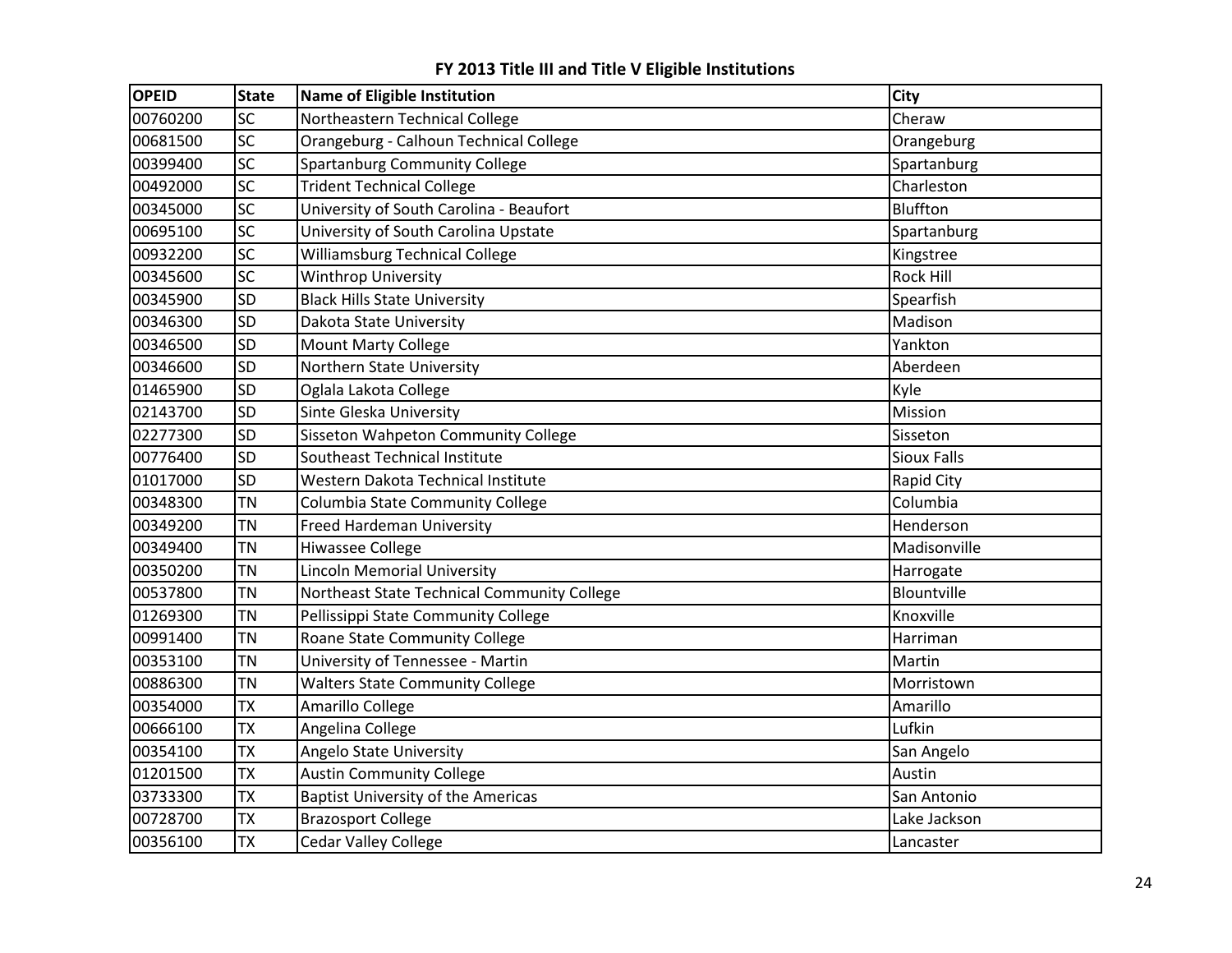| <b>OPEID</b> | <b>State</b> | <b>Name of Eligible Institution</b>           | City              |
|--------------|--------------|-----------------------------------------------|-------------------|
| 00355400     | <b>TX</b>    | <b>Clarendon College</b>                      | Clarendon         |
| 00354600     | <b>TX</b>    | Coastal Bend College                          | <b>Beeville</b>   |
| 03422400     | <b>TX</b>    | College of Biblical Studies-Houston           | Houston           |
| 00356300     | <b>TX</b>    | Del Mar College                               | Corpus Christi    |
| 00851000     | <b>TX</b>    | <b>Eastfield College</b>                      | Mesquite          |
| 00445300     | <b>TX</b>    | El Centro College                             | <b>Dallas</b>     |
| 01038700     | <b>TX</b>    | El Paso Community College                     | El Paso           |
| 01063300     | <b>TX</b>    | <b>Houston Community College</b>              | Houston           |
| 00357400     | <b>TX</b>    | <b>Howard College</b>                         | <b>Big Spring</b> |
| 00358000     | <b>TX</b>    | <b>Kilgore College</b>                        | Kilgore           |
| 01114501     | <b>TX</b>    | Kingwood College                              | Kingwood          |
| 02348500     | <b>TX</b>    | Lamar State College - Port Arthur             | Port Arthur       |
| 00358200     | <b>TX</b>    | Laredo Community College                      | Laredo            |
| 00358300     | <b>TX</b>    | Lee College                                   | Baytown           |
| 00358400     | <b>TX</b>    | LeTourneau University                         | Longview          |
| 01114500     | <b>TX</b>    | Lone Star College - North Harris              | Houston           |
| 00359000     | <b>TX</b>    | <b>McLennan Community College</b>             | Waco              |
| 00979700     | <b>TX</b>    | <b>Midland College</b>                        | Midland           |
| 00850300     | <b>TX</b>    | <b>Mountain View College</b>                  | <b>Dallas</b>     |
| 02077400     | <b>TX</b>    | North Lake College                            | Irving            |
| 03372300     | <b>TX</b>    | Northwest Vista College                       | San Antonio       |
| 00359800     | <b>TX</b>    | Our Lady of The Lake University               | San Antonio       |
| 02341300     | <b>TX</b>    | Palo Alto College                             | San Antonio       |
| 00850400     | <b>TX</b>    | <b>Richland College</b>                       | <b>Dallas</b>     |
| 00362100     | <b>TX</b>    | Saint Edwards University                      | Austin            |
| 00916300     | <b>TX</b>    | San Antonio College                           | San Antonio       |
| 00360901     | <b>TX</b>    | San Jacinto College - North                   | Houston           |
| 00361000     | <b>TX</b>    | <b>Schreiner University</b>                   | Kerrville         |
| 03103400     | <b>TX</b>    | South Texas College                           | McAllen           |
| 00361400     | <b>TX</b>    | Southwest Texas Junior College                | Uvalde            |
| 00362300     | <b>TX</b>    | St. Mary's University Texas                   | San Antonio       |
| 00362500     | <b>TX</b>    | <b>Sul Ross State University</b>              | Alpine            |
| 00362502     | <b>TX</b>    | Sul Ross State University - Rio Grande-Uvalde | Uvalde            |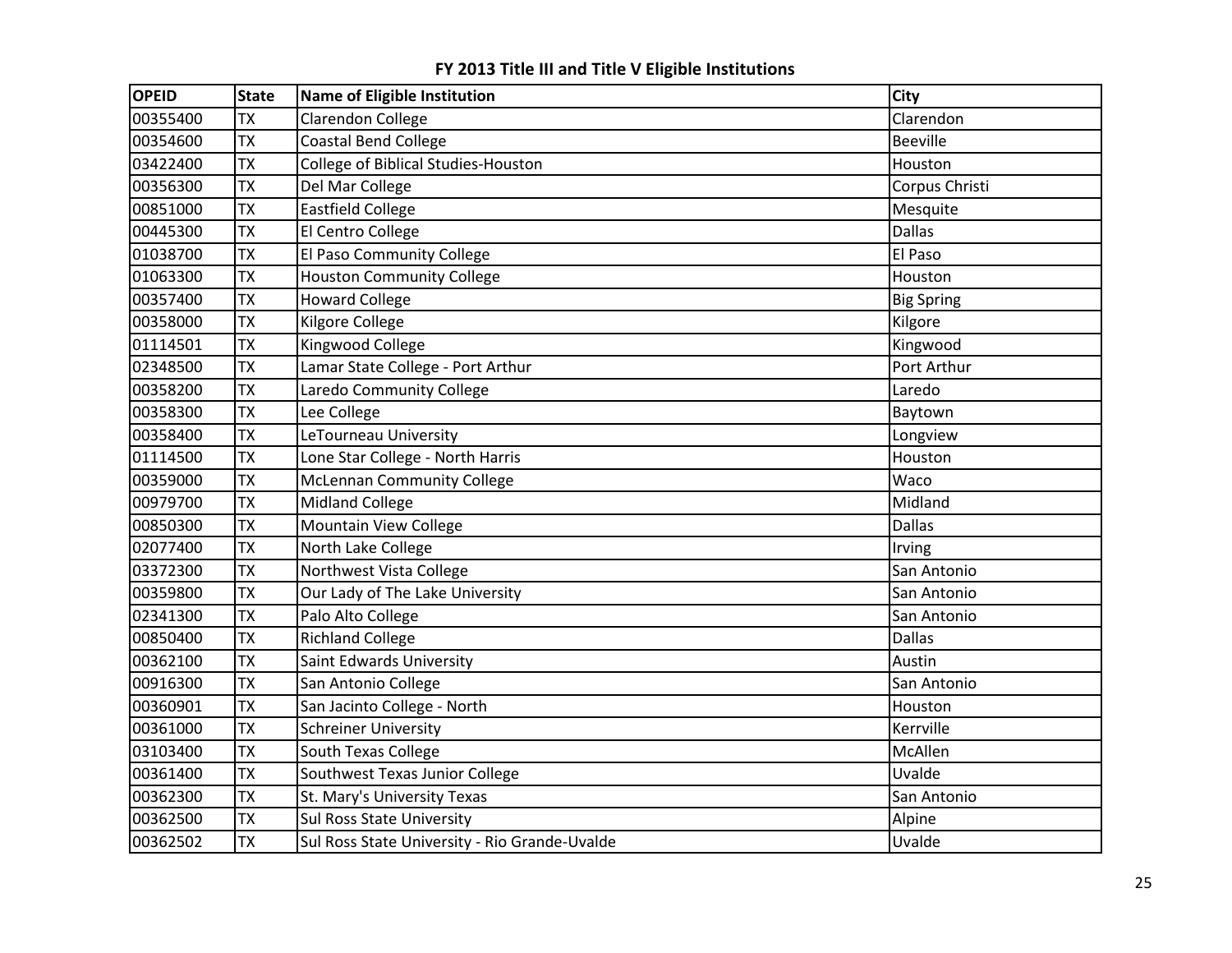| <b>OPEID</b> | <b>State</b> | Name of Eligible Institution                  | <b>City</b>          |
|--------------|--------------|-----------------------------------------------|----------------------|
| 00965100     | <b>TX</b>    | Texas A&M International University            | Laredo               |
| 01116100     | <b>TX</b>    | Texas A&M University - Corpus Christi         | Corpus Christi       |
| 00363900     | <b>TX</b>    | Texas A&M University - Kingsville             | Kingsville           |
| 00364100     | <b>TX</b>    | <b>Texas Lutheran University</b>              | Seguin               |
| 00993200     | <b>TX</b>    | <b>Texas State Technical College</b>          | Sweetwater           |
| 00922500     | <b>TX</b>    | Texas State Technical College - Harlingen     | Harlingen            |
| 03396500     | <b>TX</b>    | Texas State Technical College Marshall        | Marshall             |
| 00364500     | <b>TX</b>    | Texas Wesleyan University                     | Fort Worth           |
| 00364600     | <b>TX</b>    | <b>Texas Woman's University</b>               | Denton               |
| 00357200     | <b>TX</b>    | <b>Trinity Valley Community College</b>       | Athens               |
| 00993000     | <b>TX</b>    | University of Texas of the Permian Basin      | Odessa               |
| 01171100     | <b>TX</b>    | University of Houston - Clear Lake            | Houston              |
| 00361200     | <b>TX</b>    | University of Houston - Downtown              | Houston              |
| 01323100     | <b>TX</b>    | University of Houston - Victoria              | Victoria             |
| 00359412     | <b>TX</b>    | University of North Texas - UNT Dallas Campus | <b>Dallas</b>        |
| 00365400     | <b>TX</b>    | University of Saint Thomas                    | Houston              |
| 00359900     | <b>TX</b>    | University of Texas - Pan American            | Edinburg             |
| 03064600     | <b>TX</b>    | University of Texas at Brownsville            | Brownsville          |
| 00366100     | <b>TX</b>    | University of Texas at El Paso                | El Paso              |
| 01011500     | <b>TX</b>    | University of Texas at San Antonio            | San Antonio          |
| 00357800     | <b>TX</b>    | University of the Incarnate Word              | San Antonio          |
| 00366800     | <b>TX</b>    | <b>Wharton County Junior College</b>          | Wharton              |
| 00402700     | UT           | <b>Utah Valley University</b>                 | Orem                 |
| 00368000     | UT           | <b>Weber State University</b>                 | Ogden                |
| 00370200     | VA           | <b>Averett University</b>                     | Danville             |
| 00374800     | VA           | <b>Eastern Shore Community College</b>        | Melfa                |
| 00370900     | VA           | Emory & Henry College                         | Emory                |
| 00371100     | VA           | Ferrum College                                | Ferrum               |
| 00375900     | VA           | J. Sargeant Reynolds Community College        | Richmond             |
| 00400400     | VA           | John Tyler Community College                  | Chester              |
| 00962900     | VA           | Mountain Empire Community College             | <b>Big Stone Gap</b> |
| 00522300     | VA           | New River Community College                   | <b>Dublin</b>        |
| 00372700     | VA           | Northern Virginia Community College           | Annandale            |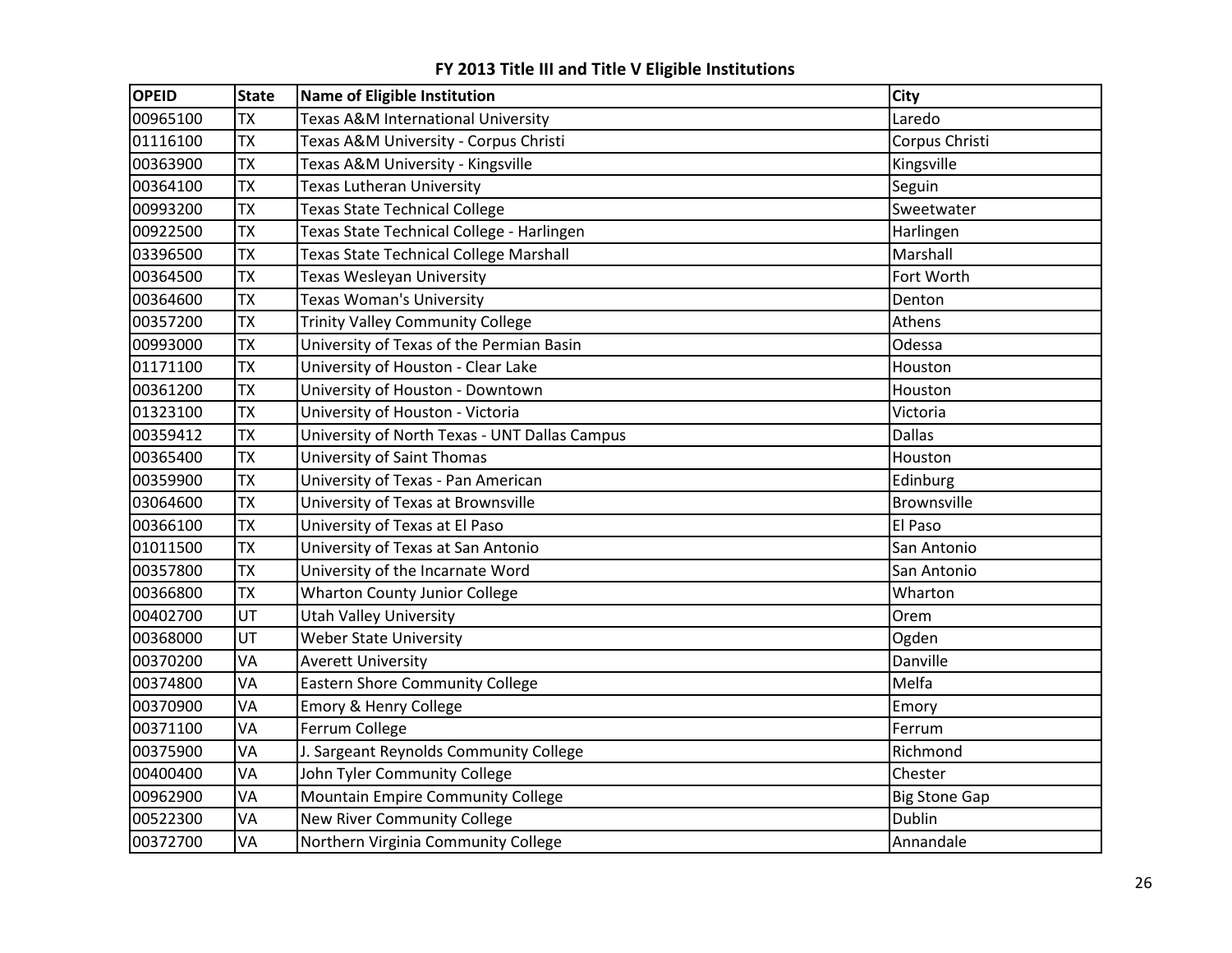| <b>OPEID</b> | <b>State</b> | <b>Name of Eligible Institution</b>          | <b>City</b>      |
|--------------|--------------|----------------------------------------------|------------------|
| 00992800     | VA           | Piedmont Virginia Community College          | Charlottesville  |
| 00726000     | VA           | Southwest Virginia Community College         | Richlands        |
| 00371200     | VA           | <b>Tidewater Community College</b>           | Norfolk          |
| 00709900     | VA           | Virginia Highlands Community College         | Abingdon         |
| 00368700     | VT           | <b>Green Mountain College</b>                | Poultney         |
| 00368800     | VT           | Johnson State College                        | Johnson          |
| 02242500     | <b>WA</b>    | <b>Bastyr University</b>                     | Kenmore          |
| 00499900     | <b>WA</b>    | <b>Bellingham Technical College</b>          | Bellingham       |
| 00377100     | WA           | <b>Central Washington University</b>         | Ellensburg       |
| 00575200     | <b>WA</b>    | <b>Clover Park Technical College</b>         | Lakewood         |
| 00377400     | <b>WA</b>    | Columbia Basin College                       | Pasco            |
| 00377500     | <b>WA</b>    | Eastern Washington University                | Cheney           |
| 00377700     | <b>WA</b>    | <b>Heritage College</b>                      | Toppenish        |
| 00378100     | <b>WA</b>    | <b>Highline Community College</b>            | Des Moines       |
| 00970400     | <b>WA</b>    | North Seattle Community College              | Seattle          |
| 02180000     | <b>WA</b>    | Northwest Indian College                     | Bellingham       |
| 00378400     | <b>WA</b>    | Olympic College                              | <b>Bremerton</b> |
| 00500000     | <b>WA</b>    | Pierce College                               | Lakewood         |
| 00379400     | <b>WA</b>    | Saint Martin's University                    | Lacey            |
| 00379100     | <b>WA</b>    | <b>Shoreline Community College</b>           | Seattle          |
| 00379200     | <b>WA</b>    | <b>Skagit Valley College</b>                 | Mount Vernon     |
| 00537200     | <b>WA</b>    | South Puget Sound Community College          | Olympia          |
| 00970600     | <b>WA</b>    | South Seattle Community College              | Seattle          |
| 00380100     | <b>WA</b>    | Wenatchee Valley College                     | Wenatchee        |
| 00380500     | <b>WA</b>    | Yakima Valley Community College              | Yakima           |
| 00383200     | WI           | Alverno College                              | Milwaukee        |
| 00539000     | WI           | <b>Blackhawk Technical College</b>           | Janesville       |
| 00383700     | WI           | Cardinal Stritch University                  | Milwaukee        |
| 00530400     | WI           | Chippewa Valley Technical College            | Eau Claire       |
| 03125100     | WI           | College of the Menominee Nation              | Keshena          |
| 00538900     | WI           | <b>Gateway Technical College</b>             | Kenosha          |
| 02532200     | WI           | Lac Courte Oreilles Ojibwa Community College | Hayward          |
| 00385600     | WI           | Lawrence University                          | Appleton         |